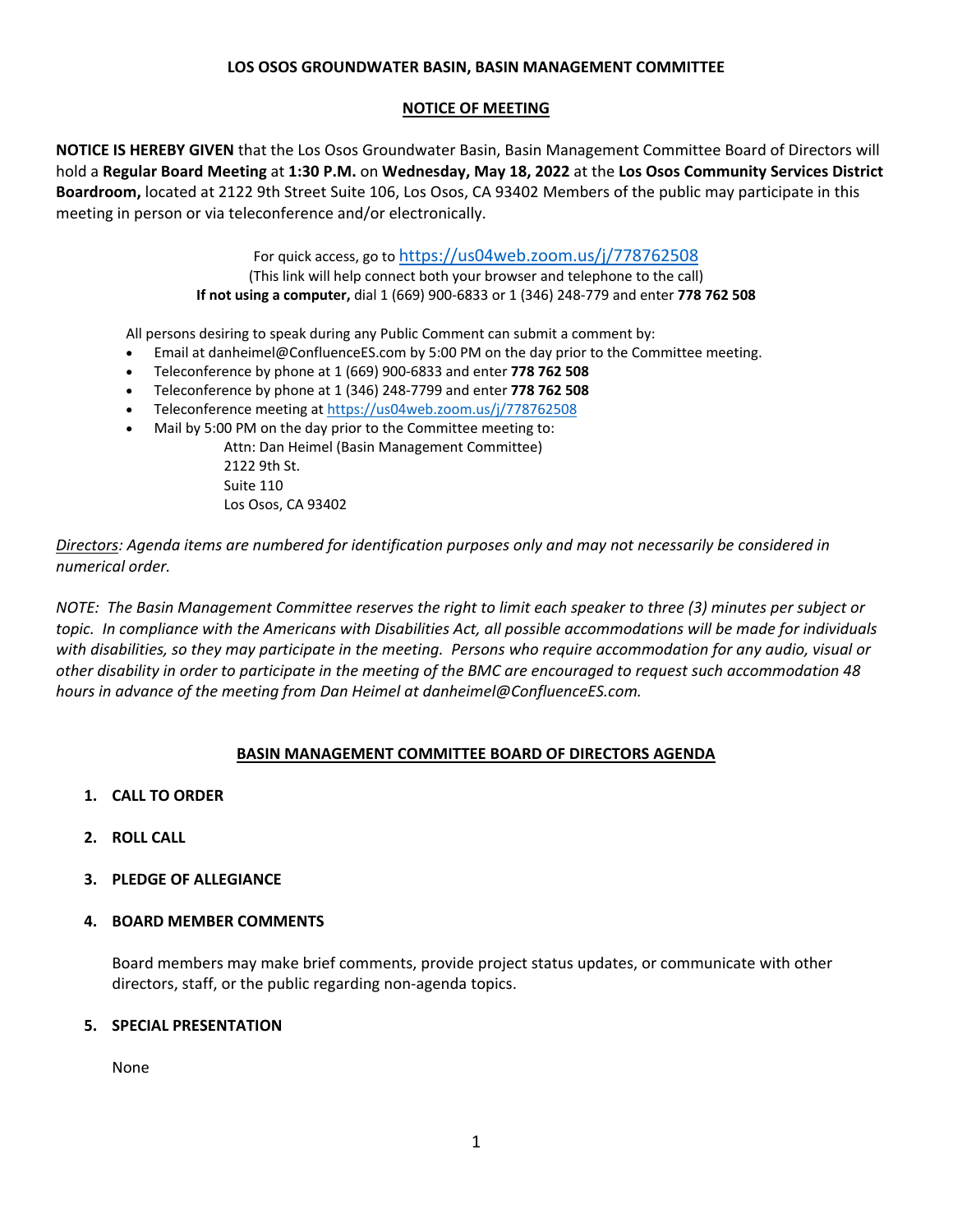#### **6. CONSENT AGENDA**

The following routine items listed below are scheduled for consideration as a group. Each item is recommended for approval unless noted and may be approved in their entirety by one motion. Any member of the public who wishes to comment on any Consent Agenda item may do so at this time. Consent items generally require no discussion. However, any Director may request that any item be withdrawn from the Consent Agenda and moved to the "Action Items" portion of the Agenda to permit discussion or to change the recommended course of action. The Board may approve the remainder of the Consent Agenda on one motion.

- **a. 2022 Budget Update and Invoice Register**
- **b. Approval of Minutes from April 20, 2022 BMC Meeting**

#### **7. PUBLIC COMMENTS ON ITEMS NOT APPEARING ON THE AGENDA**

The Basin Management Committee will consider public comments on items not appearing on the agenda and within the subject matter jurisdiction of the Basin Management Committee. The Basin Management Committee cannot enter into a detailed discussion or take any action on any items presented during public comments at this time. Such items may only be referred to the Executive Director or other staff for administrative action or scheduled on a subsequent agenda for discussion. Persons wishing to speak on specific agenda items should do so at the time specified for those items. The presiding Chair shall limit public comments to three minutes.

## **8. EXECUTIVE DIRECTOR'S REPORT**

## **9. ACTION ITEMS**

## **a. Presentation of Draft 2021 BMC Annual Monitoring Report**

Recommendation: Receive a presentation from Basin Management Committee staff on the Public Draft 2021 Annual Monitoring Report and confirm schedule for BMC to consider approval of the Final Draft 2021 AMR and submission to the Court.

#### **b. Permitted Development in Los Osos**

Recommendation: Receive information regarding correspondences between the California Coastal Commission and County of San Luis Obispo Planning & Building Department on the current permitting and approval processes for development (i.e. remodels, additions, guest houses, new residential development, ADUs) in the Los Osos Basin and direct staff to coordinate with County Planning and Coastal Commission on the identified concerns or provide alternate direction to staff.

#### **10. ADJOURNMENT**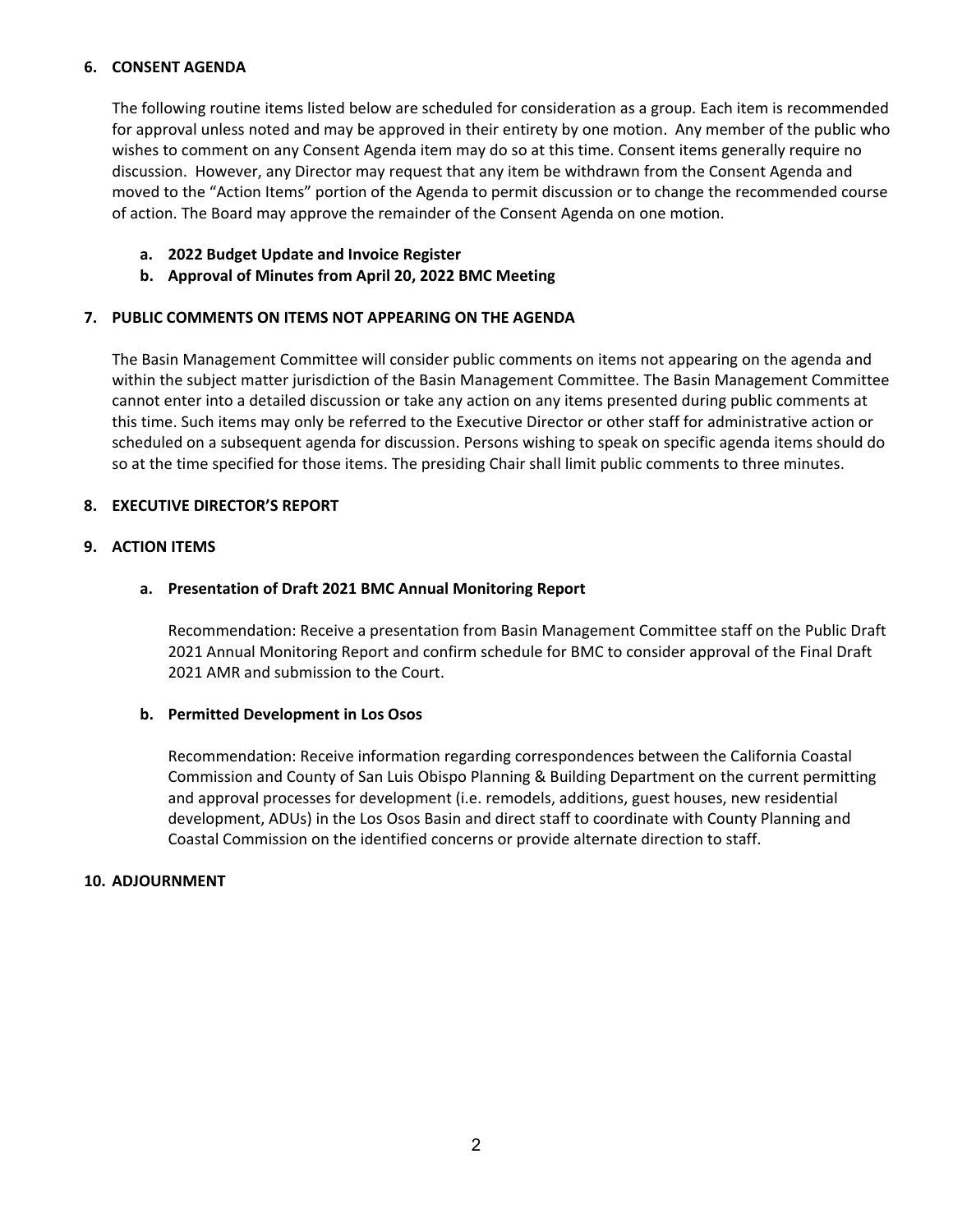**TO: Los Osos Basin Management Committee**

**FROM: Daniel Heimel, Executive Director**

**DATE: May 18, 2022**

#### **SUBJECT: Item 6a & B – Approval of Budget Update/Invoice Register and Meeting Minutes**

#### **Recommendations**

Staff recommends that the BMC review and consider approval of Budget/Invoice Register and Meetings Minutes or provide alternate direction to Staff.

## **Discussion**

BMC Staff has prepared a summary of costs incurred as compared to the adopted budget and a running invoice register for Calendar Year 2022 and Meeting Minutes from previous BMC Meetings (see Attachments).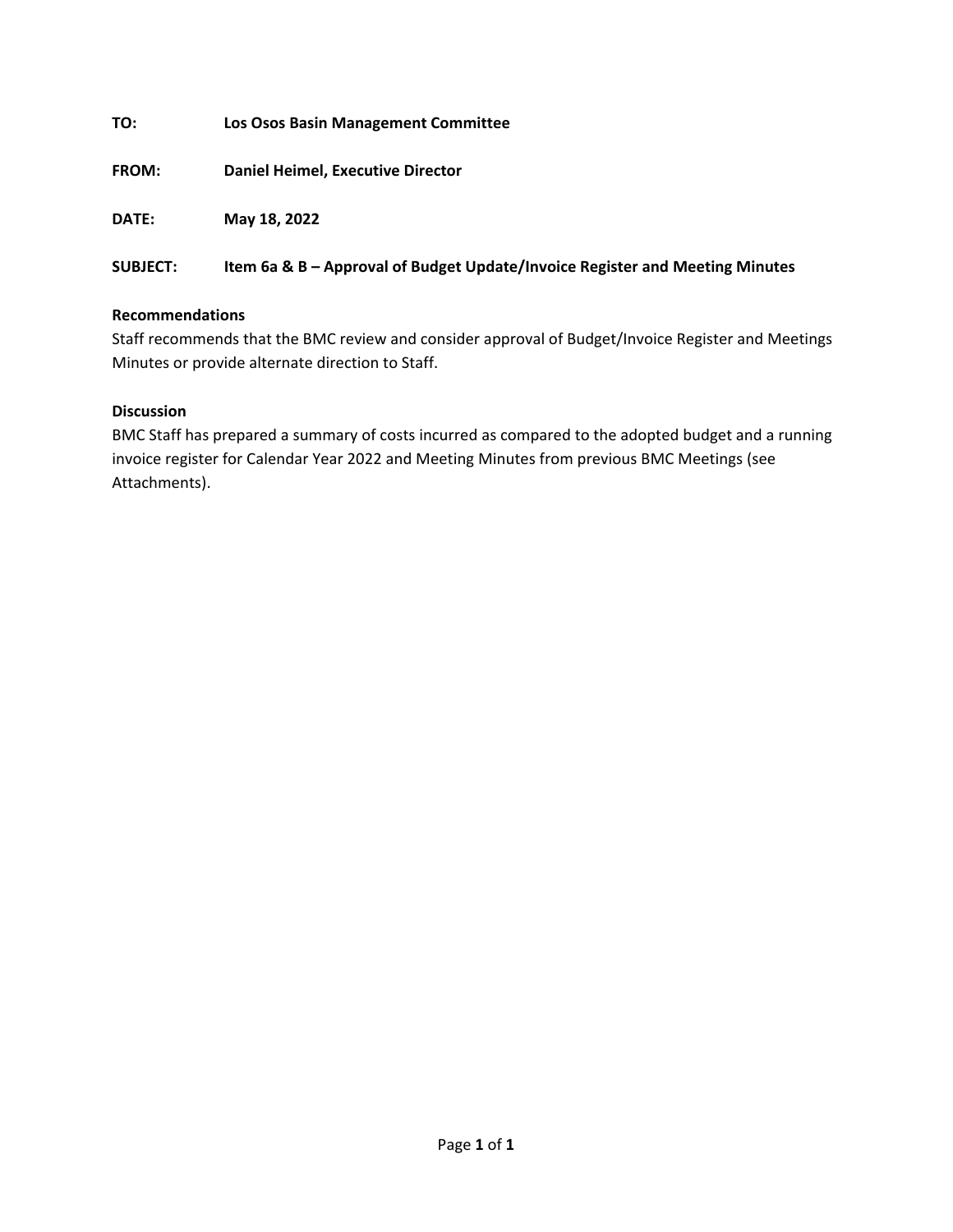|                |                                                              |                      | Approved          |                      |                       |                         |                         |
|----------------|--------------------------------------------------------------|----------------------|-------------------|----------------------|-----------------------|-------------------------|-------------------------|
|                |                                                              |                      | Contingency       | Updated Allocated    |                       |                         |                         |
| Item           | <b>Description</b>                                           | <b>Budget Amount</b> | <b>Allocation</b> | <b>Budget Amount</b> | <b>Costs Incurred</b> | <b>Percent Incurred</b> | <b>Remaining Budget</b> |
|                | <b>BMC Executive Director Facilitation and Legal Counsel</b> |                      |                   |                      |                       |                         |                         |
| 1              | Contingency                                                  | \$90,000             |                   | \$90,000             | \$22,300.00           | 24.8%                   | \$67,700                |
| $\overline{2}$ | Meeting Expenses - facility rent                             | \$1,500              |                   | \$1,500              | \$0.00                | 0.0%                    | \$1,500                 |
| 3              | Meeting expenses - audio and video services                  | \$6,000              |                   | \$6,000              | \$0.00                | 0.0%                    | \$6,000                 |
| 4              | <b>Technical Support/Adaptive Management Services</b>        | \$15,000             |                   | \$15,000             | \$1,760.00            | 11.7%                   | \$13,240                |
| 5              | <b>Groundwater Monitoring</b>                                | \$42,000             |                   | \$42,000             | \$16,963.80           | 40.4%                   | \$25,036                |
| 6              | 2021 Annual Report                                           | \$56,000             |                   | \$56,000             | \$55,670.00           | 99.4%                   | \$330                   |
| $\overline{7}$ | <b>Grant Pursuit Contingency</b>                             | \$5,000              |                   | \$5,000              | \$0.00                | 0.0%                    | \$5,000                 |
| 8              | WRFP Study Year 1 (Peer Review)                              | \$15,000             |                   | \$15,000             | \$0.00                | 0.0%                    | \$15,000                |
| 9              | Lower Aquifer Monitoring Well Improvement                    | \$25,000             |                   | \$25,000             | \$0.00                | 0.0%                    | \$25,000                |
| 10             | Los Osos Creek Stream Gage Rating Curve                      | \$25,000             |                   | \$25,000             | \$7,403.40            | 29.6%                   | \$17,597                |
|                |                                                              |                      |                   |                      |                       |                         |                         |
|                | Subtotal                                                     | \$280,500            |                   | \$280,500            | \$104,097             |                         | \$176,403               |
|                | 10% Contingency (rounded to nearest \$100)                   | \$28,100             |                   |                      |                       |                         |                         |
|                | <b>Total</b>                                                 | \$308,600            |                   |                      | \$104,097             | 33.7%                   | \$204,503               |
|                |                                                              |                      |                   |                      |                       |                         |                         |
|                | LOCSD (38%)                                                  | \$117,268            |                   |                      |                       |                         |                         |
|                | GSWC (38%)                                                   | \$117,268            |                   |                      |                       |                         |                         |
|                | County of SLO/SLOCFC&WCD (20%)                               | \$61,720             |                   |                      |                       |                         |                         |
|                | S&T Mutual (4%)                                              | \$12,344             |                   |                      |                       |                         |                         |
|                |                                                              |                      |                   |                      |                       |                         |                         |
|                |                                                              |                      |                   |                      |                       |                         |                         |
|                |                                                              |                      |                   |                      |                       |                         |                         |

**Attachment 1: Cost Summary (January 2022 to Current Date) for Calendar Year 2022 Budget**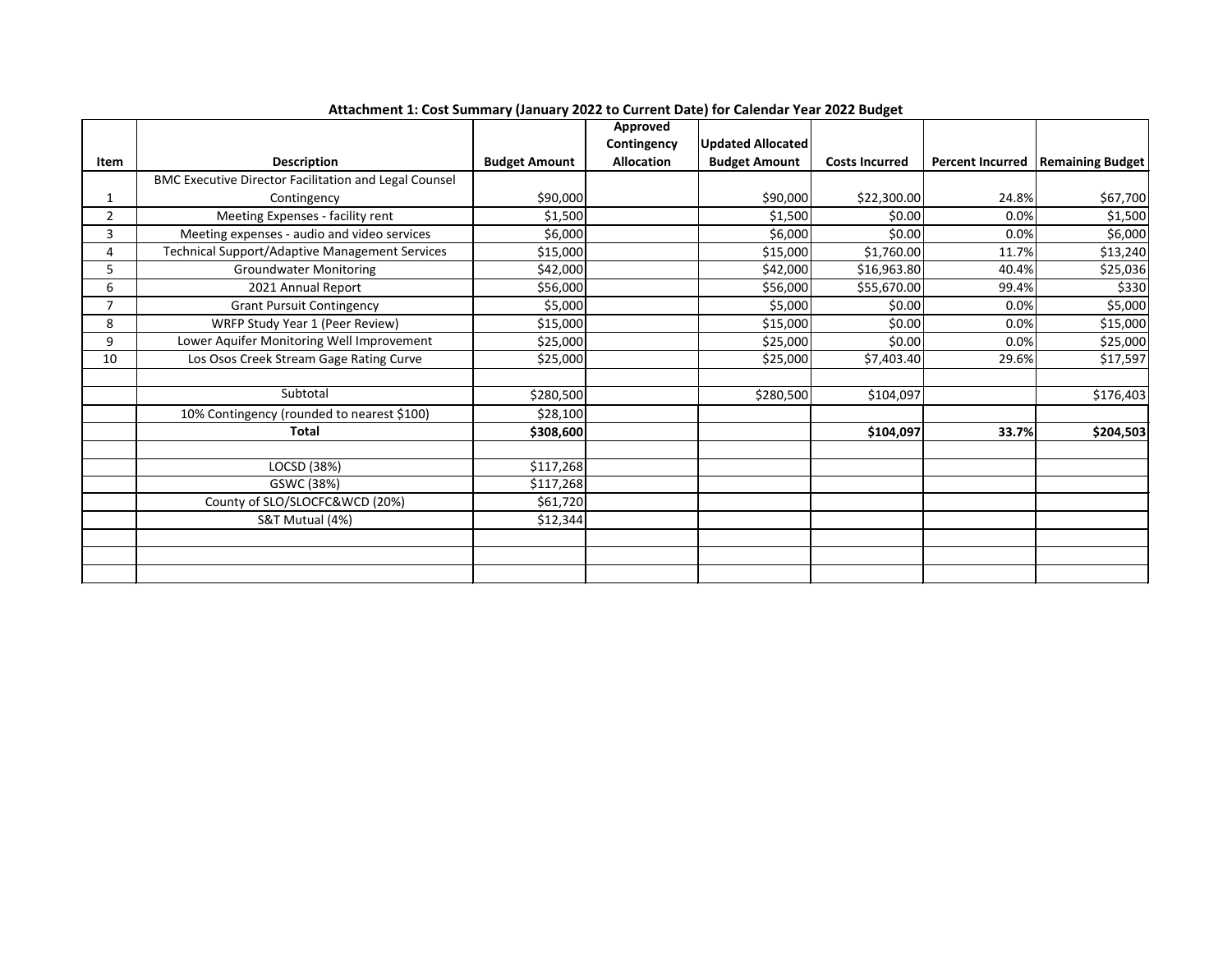| Vendor       | <b>Invoice No.</b> | <b>Amount</b> | <b>Month of</b><br><b>Service</b> | <b>Budget</b><br><b>Description</b>         |              | <b>Date Executive</b><br><b>Director</b><br>Approved | Date BMC<br>Chairperson<br>Approved | Date BMC<br>Approved |
|--------------|--------------------|---------------|-----------------------------------|---------------------------------------------|--------------|------------------------------------------------------|-------------------------------------|----------------------|
| <b>CHG</b>   | 20211203           | \$6,490.00    | <b>Dec-21</b>                     | <b>Annual Report Preparations</b>           |              | $Jan-22$                                             |                                     |                      |
| <b>CHG</b>   | 20211204           | \$2,534.40    | Dec-21                            | <b>Groundwater Monitoring</b>               | 5            | $Jan-22$                                             |                                     |                      |
| <b>CHG</b>   | 20211205           | \$5,076.40    | <b>Dec-21</b>                     | Rating Curve Development                    | 11           | $Jan-22$                                             |                                     |                      |
| ConfluenceES | 1011               | \$5,100.00    | Jan-22                            | <b>BMC Executive Director Services</b>      | $\mathbf{1}$ |                                                      | Feb-22                              |                      |
| <b>CHG</b>   | 20220103           | \$20,495.00   | $Jan-22$                          | <b>Annual Report Preparations</b>           | 6            | Mar-22                                               |                                     |                      |
| <b>CHG</b>   | 20220104           | \$1,319.40    | $Jan-22$                          | <b>Groundwater Monitoring</b>               | 5            | Mar-22                                               |                                     |                      |
| <b>CHG</b>   | 20220105           | \$2,327.00    | $Jan-22$                          | <b>Rating Curve Development</b>             | 11           | Mar-22                                               |                                     |                      |
| <b>CHG</b>   | 20220204           | \$15,400.00   | Feb-22                            | <b>Annual Report Preparations</b>           | 6            | Mar-22                                               |                                     |                      |
| <b>CHG</b>   | 20220205           | \$320.00      | Feb-22                            | Technical Support - Data Request Response   | 4            |                                                      |                                     | Apr-22               |
| ConfluenceES | 1018               | \$5,700.00    | Feb-22                            | <b>BMC Executive Director Services</b>      | $\mathbf{1}$ |                                                      | Mar-22                              |                      |
| <b>CHG</b>   | 20220303           | \$10,740.00   | Mar-22                            | <b>Annual Report Preparations</b>           | 6            | Apr-22                                               |                                     |                      |
| <b>CHG</b>   | 20220304           | \$1,740.00    | Mar-22                            | <b>Groundwater Monitoring</b>               | 5            | Apr-22                                               |                                     |                      |
| <b>CHG</b>   | 20220305           | \$1,440.00    | Mar-22                            | Technical Support - Monitoring Well Invest. | 4            |                                                      |                                     |                      |
| ConfluenceES | 1026               | \$4,050.00    | Mar-22                            | <b>BMC Executive Director Services</b>      | $\mathbf{1}$ |                                                      | Apr-22                              |                      |
| <b>CHG</b>   | 20220405           | \$2,545.00    | Apr-22                            | <b>Annual Report Preparations</b>           | 6            | $May-22$                                             |                                     |                      |
| <b>CHG</b>   | 20220406           | \$11,370.00   | Apr-22                            | <b>Groundwater Monitoring</b>               | 5            | $May-22$                                             |                                     |                      |
| ConfluenceES | 1031               | \$7,450.00    | Apr-22                            | <b>BMC Executive Director Services</b>      | $\mathbf{1}$ |                                                      | $May-22$                            |                      |
|              |                    |               |                                   |                                             |              |                                                      |                                     |                      |
|              |                    |               |                                   |                                             |              |                                                      |                                     |                      |
|              |                    |               |                                   |                                             |              |                                                      |                                     |                      |
|              |                    |               |                                   |                                             |              |                                                      |                                     |                      |
|              |                    |               |                                   |                                             |              |                                                      |                                     |                      |
|              |                    |               |                                   |                                             |              |                                                      |                                     |                      |
|              |                    |               |                                   |                                             |              |                                                      |                                     |                      |
|              |                    |               |                                   |                                             |              |                                                      |                                     |                      |
|              | 2022 Total         | \$104,097.20  |                                   |                                             |              |                                                      |                                     | To be approved       |

# **Attachment 2: Invoice Register for Los Osos BMC for Calendar Year 2022**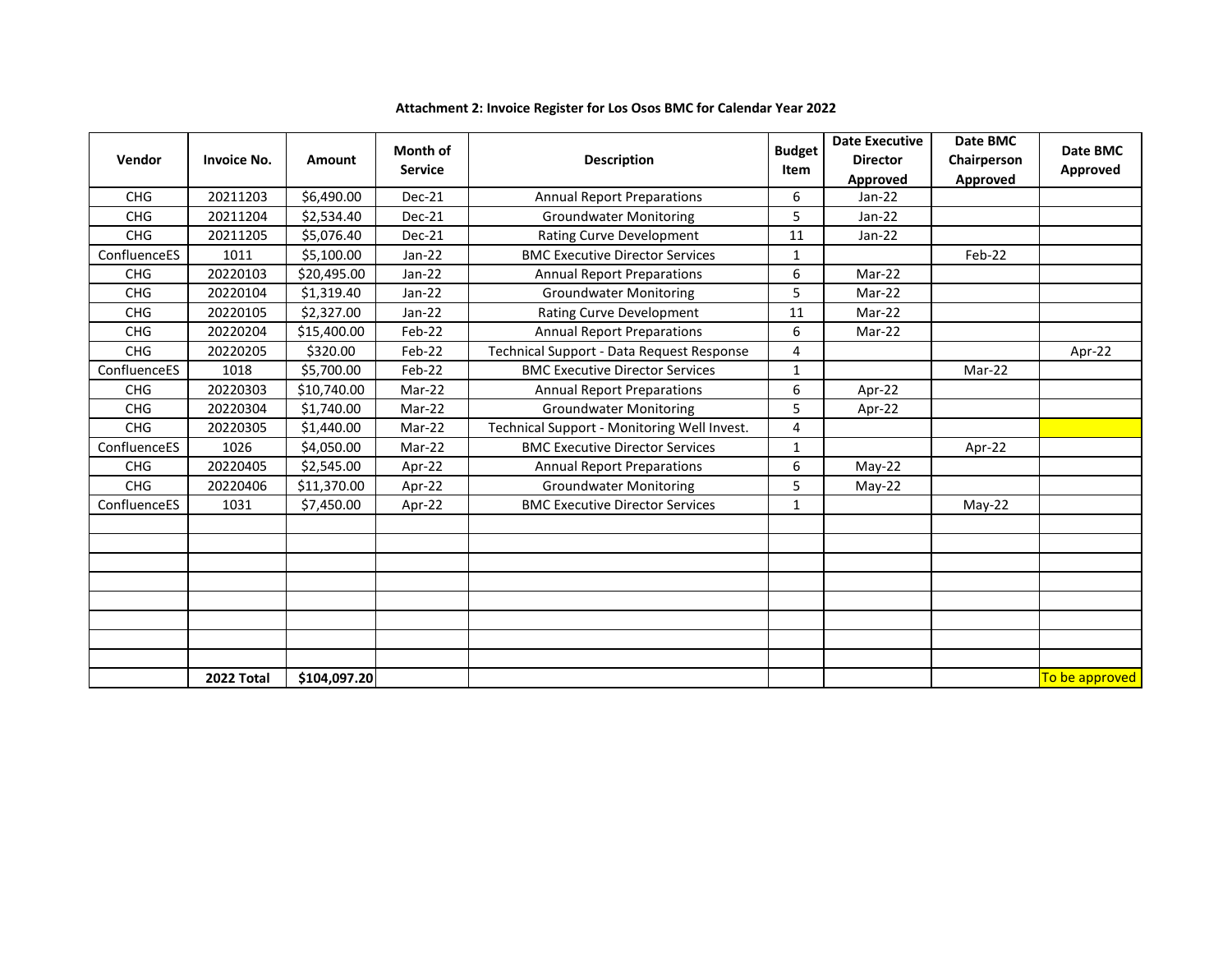#### **BASIN MANAGEMENT COMMITTEE BOARD OF DIRECTORS**

# **Agenda Item 6b: Minutes of the Meeting of April 20, 2022**

#### The following is a summary of the actions taken at the Basin Management Committee Board of Directors Meeting. **The official record for the meeting is the recording that can be found at:**

**https://slo‐span.org/static/meetings‐LOBMC.php** 

| <b>Agenda Item</b>                | <b>Discussion or Action</b>                                                                                                                                   |
|-----------------------------------|---------------------------------------------------------------------------------------------------------------------------------------------------------------|
| 1. Call to Order                  | Chairperson Ochylski called the meeting to order at approximately 1:30 PM.                                                                                    |
| 2. Roll Call                      | Daniel Heimel, Executive Director, called roll to begin the meeting. Director Charlie Cote,<br>Director Reely, Director Zimmer, Chairperson Marshall Ochylski |
| 3. Board Member                   | None                                                                                                                                                          |
| <b>Comments</b>                   |                                                                                                                                                               |
| <b>4. Special Presentation</b>    | None                                                                                                                                                          |
| 5. Consent Agenda                 | 5a & 5b Board Action                                                                                                                                          |
|                                   | Approve Consent Agenda                                                                                                                                        |
| 5a. 2022 Budget Update            | <b>Motion: Director Zimmer</b>                                                                                                                                |
| <b>Invoice Register</b>           | Second: Director Cote                                                                                                                                         |
|                                   | Ayes: Director Cote, Director Reely, Director Zimmer, Chairperson Ochylski                                                                                    |
| 5b. Approval of minutes           | Nays: None                                                                                                                                                    |
| from April 20, 2022 BMC           | <b>Abstain: None</b>                                                                                                                                          |
| <b>Meeting</b>                    | <b>Absent: None</b>                                                                                                                                           |
|                                   |                                                                                                                                                               |
| <b>6. Public Comments on</b>      | <b>Public Comment</b>                                                                                                                                         |
| <b>Items Not Appearing on the</b> | Linde Owen                                                                                                                                                    |
| Agenda                            | Patrick McGibney                                                                                                                                              |
|                                   | Jeff Edwards                                                                                                                                                  |
|                                   | Robin McPeak                                                                                                                                                  |
|                                   |                                                                                                                                                               |
|                                   | <b>Staff Direction</b>                                                                                                                                        |
|                                   | 1. Majority of the BMC Directors are not in favor of investigating jurisdiction under the                                                                     |
|                                   | Sustainable Groundwater Management Act (SGMA) at this point in time                                                                                           |
| 7. Executive Director's           | <b>Staff Direction</b>                                                                                                                                        |
| Report                            | 1. BMC Staff or purveyors to coordinate on a letter or other action expressing concern                                                                        |
|                                   | regarding concern regarding additional water use associated with development within                                                                           |
|                                   | Los Osos                                                                                                                                                      |
|                                   | Report BMC Staff event attendance in the Executive Director's Report<br>2.                                                                                    |
|                                   | <b>Public Comment</b>                                                                                                                                         |
|                                   | Linde Owen                                                                                                                                                    |
|                                   | Jeff Edwards                                                                                                                                                  |
|                                   | Patrick McGibney                                                                                                                                              |
| 8. Action Items                   |                                                                                                                                                               |
| 8a. Presentation of Draft         | Recommendation: Receive an update on preliminary findings from 2021 Annual Report                                                                             |
| 2021 Groundwater                  | and provide direction to staff.                                                                                                                               |
| <b>Production Estimates,</b>      |                                                                                                                                                               |
| <b>Recycled Water Deliveries</b>  | <b>8a. Public Comment</b>                                                                                                                                     |
| and Basin Metrics                 | Linde Owen                                                                                                                                                    |
|                                   | Jeff Edwards                                                                                                                                                  |
|                                   | Larry Raio                                                                                                                                                    |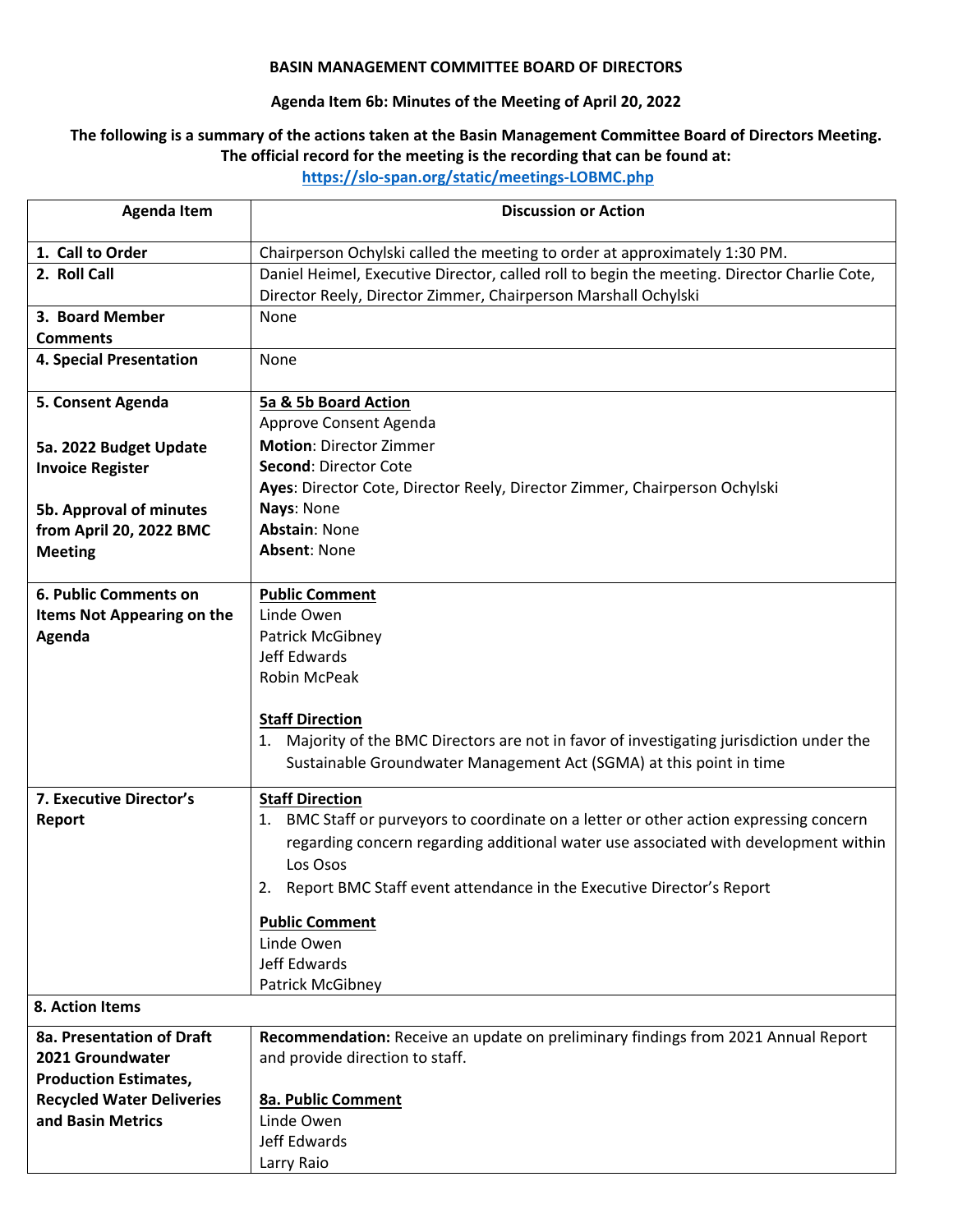| 8b. Third Program C Well     | Recommendation: Consider authorization of use of Technical Support/Adaptive                        |
|------------------------------|----------------------------------------------------------------------------------------------------|
| <b>Implementation Status</b> | Management Services to evaluate re-inclusion of the 3 <sup>rd</sup> Well into Program C or provide |
|                              | alternate direction to staff.                                                                      |
|                              |                                                                                                    |
|                              | <b>Public Comment</b>                                                                              |
|                              | Linde Owen                                                                                         |
|                              |                                                                                                    |
|                              | 8b. Board Action                                                                                   |
|                              | Authorize use of technical support adaptive management services budget to perform the              |
|                              | re-evaluation of the 2 <sup>nd</sup> and 3 <sup>rd</sup> Program C Wells.                          |
|                              | <b>Motion: Director Reely</b>                                                                      |
|                              | Second: Director Cote                                                                              |
|                              | Ayes: Director Cote, Director Reely, Director Zimmer, Chairperson Ochylski                         |
|                              | Nays: None                                                                                         |
|                              | <b>Abstain: None</b>                                                                               |
|                              | <b>Absent: None</b>                                                                                |
| 8c. WRFP Study and           | Recommendation: Receive a draft of the WRFP Study and Transient Model RFP and                      |
| <b>Transient Model RFP</b>   | provide direction to staff.                                                                        |
|                              |                                                                                                    |
|                              | <b>Board Action</b>                                                                                |
|                              | Approve the RFP with the following modifications: 1) Modification of project schedule to           |
|                              | include BMC Technical Staff participation in review of proposals, participation in                 |
|                              | consultant interviews and recommendation of award; 2) Approval release of RFP                      |
|                              | contingent on award of funding from the State Water Resource Control Board.                        |
|                              | <b>Motion: Director Cote</b>                                                                       |
|                              | Second: Director Zimmer                                                                            |
|                              | Ayes: Director Cote, Director Reely, Director Zimmer, Chairperson Ochylski                         |
|                              | Nays: None                                                                                         |
|                              | <b>Abstain: None</b>                                                                               |
|                              | <b>Absent: None</b>                                                                                |
| 8d. BMC Legal Counsel RFP    | Recommendation: Receive a draft of the BMC Contract Legal Services RFP and provide                 |
|                              | direction to staff.                                                                                |
|                              |                                                                                                    |
|                              | <b>Board Action</b>                                                                                |
|                              | Accept the RFP and solicit dedicated BMC Legal Counsel.                                            |
|                              | <b>Motion: Director Cote</b>                                                                       |
|                              | Second: Director Zimmer                                                                            |
|                              | Ayes: Director Cote, Director Reely, Director Zimmer, Chairperson Ochylski                         |
|                              | Nays: None                                                                                         |
|                              | <b>Abstain: None</b>                                                                               |
|                              | <b>Absent: None</b>                                                                                |
| 9. ADJOURNMENT               | Meeting adjourned at approximately 3:30 pm                                                         |
|                              | The next regularly scheduled meeting is May 18, 2022                                               |
|                              |                                                                                                    |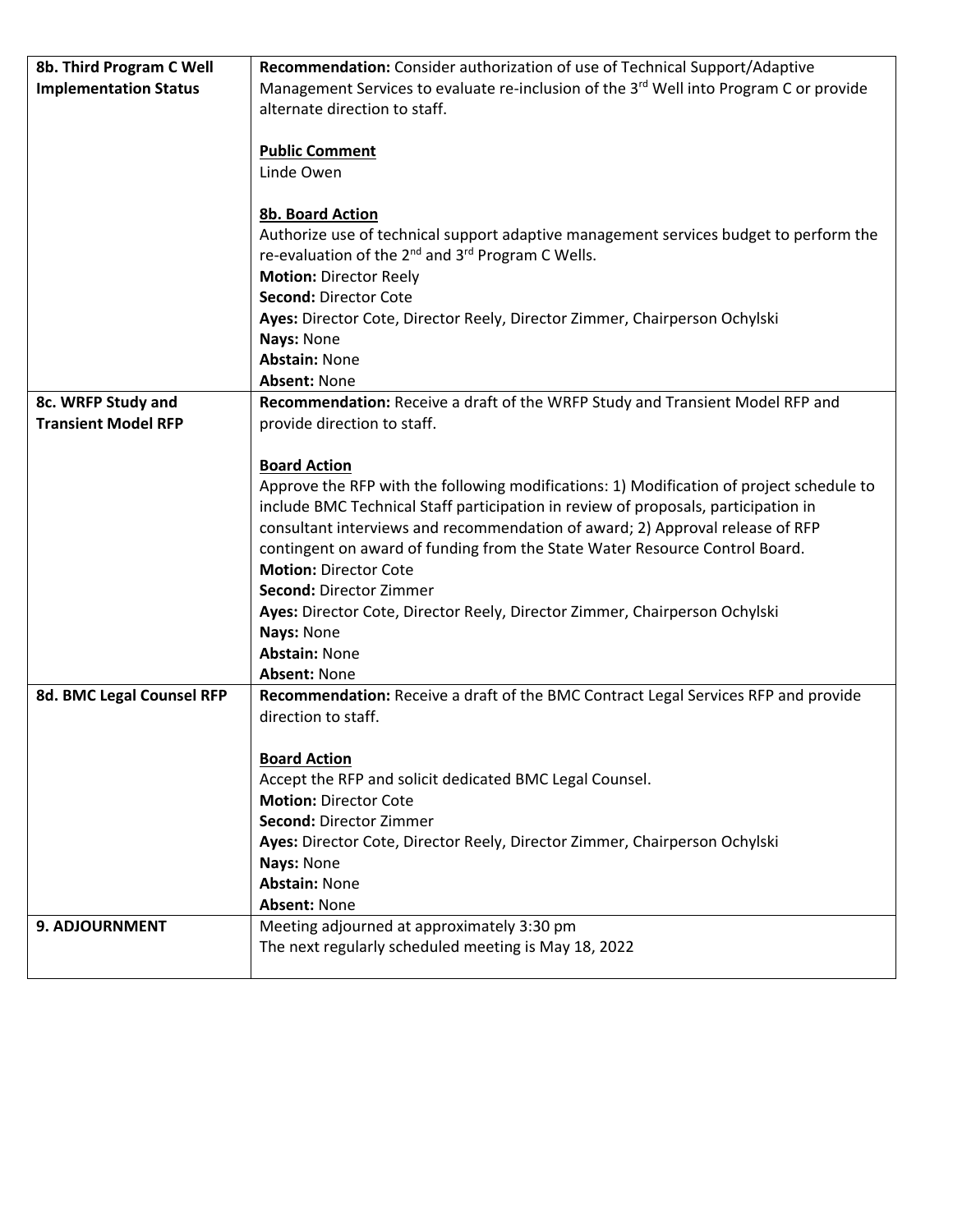| TO:             | Los Osos Basin Management Committee  |
|-----------------|--------------------------------------|
| <b>FROM:</b>    | Dan Heimel, Executive Director       |
| DATE:           | May 18, 2022                         |
| <b>SUBJECT:</b> | Item 8 - Executive Director's Report |

# Recommendations

Staff recommends that the Committee receive and file the report and provide staff with any direction for future discussions. Sections of the Executive Director's Report that have been updated or significantly changed from the previous meeting's version are underlined.

# **Discussion**

This report was prepared to summarize administrative matters not covered in other agenda items and to provide a general update on staff activities.

# Funding and Financing Programs to Support Basin Plan Implementation

**SGM Implementation Grant:** Applications for Round 2 of the Sustainable Groundwater Management (SGM) Implementation Grant are anticipated to be due in September 2022. This grant program is administered by the California Department of Water Resources to provide funding for projects that encourage sustainable management of groundwater resources that support Sustainable Groundwater Management Act (SGMA) and/or invest in groundwater recharge projects for surface water, stormwater, recycled water, and other conjunctive use projects. Round 1 funding was provided to Critically Overdrafted (COD) Basins and final awards were recently announced. Round 2 solicitation is anticipated in September 2022. Eligible applicants for this funding include Groundwater Sustainability Agencies or agencies within adjudicated basins, which would include Los Osos Purveyors. However, the Round 2 solicitation is limited to applicants that are located in Medium, High and COD basins. The Los Osos Basin is currently prioritized as Very Low priority as a result of conditions being met under sub‐ component C of the Draft SGMA 2019 Basin Prioritizations (i.e. non-adjudicated pumping is less than 9,500 acre-feet per year) and thus is not eligible for Round 2 SGM Implementation Grant Funding.

**Prop 1 GWGP:** The Prop 1 GWGP Round 3 solicitation was released on July 6th, 2021 with Concept Proposals due September 7<sup>th</sup>, 2021. However, as indicated in the January 2018 BMC meeting, the State Board confirmed that seawater intrusion mitigation projects under Program C are eligible for low interest loans but are not currently eligible for grants under the Proposition 1 Groundwater Grant Program (GWGP). New wells in the upper and lower aquifer are viewed as aquifer management, not aquifer clean‐up as defined by the State, therefore we will need to look for future funding rounds and other opportunities. Aquifer clean‐up projects (e.g. Community Nitrate Facility, Upper Aquifer Capture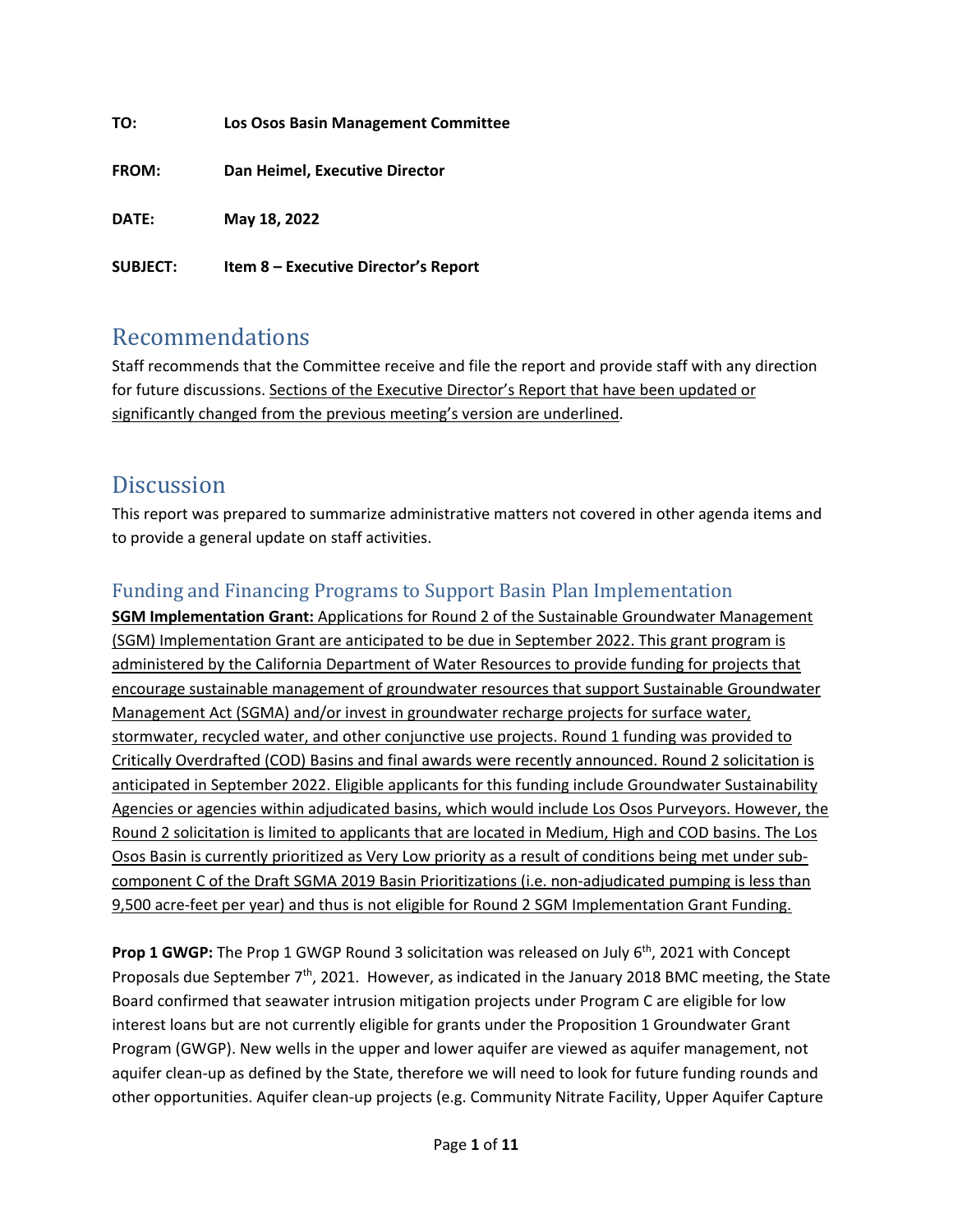and Treatment) could be considered for pursuing grant funding through this program. Unfortunately, this is the 3rd and last round for this Program and they are only looking to fund implementation projects (i.e. projects that have design, CEQA and other planning components completed and are ready for construction), not planning projects.

**IRWM:** The Program A upper aquifer well at 8th Street was submitted by Los Osos CSD to the local IRWM process in 2019 as part of the Round 1, Prop 1 Implementation Grant cycle and was subsequently selected to be a part of the application for the current funding opportunity. The application for this grant was submitted in December 2019 and the Project was included in the Department of Water Resource's July 2020 Final Funding Award List for the full grant request (\$238,000). Prop 1, Round 2 Implementation grant cycle has been initiated and the Call for Projects opened on April  $7<sup>th</sup>$ , 2022 and closed April 28<sup>th</sup>, 2022. The BMC did not submit any projects as it was determined that there were not projects that were sufficiently far enough along to be competitive for this grant opportunity.

**Prop 1 SWGP:** The concept of urban storm water recovery at 8th and El Moro was ranked in the County Stormwater Resource Plan. The Project is labeled as "Capture and Reuse of Storm Water" and listed as a Los Osos Community Services District project. The Stormwater Resource Plan can be found here: https://www.slocounty.ca.gov/Departments/Public‐Works/Committees‐Programs/Stormwater‐ Resource‐Plan.aspx. The Project is additionally described in the following locations:

- It is **described** here in our SWRP Appendix 4B under "Capture and Reuse of Storm Water" at 9th and El Morro: https://www.slocounty.ca.gov/Departments/Public‐Works/Forms‐ Documents/Committees‐Programs/Stormwater‐Resource‐Plan/Documents/SWRP‐Appendix‐4‐ B‐Identified‐Project‐and‐Program‐D.pdf
- It is **ranked** here on our SWRP website on the **SWRP Project List** link under "Capture and Reuse of Storm Water": https://www.slocounty.ca.gov/Departments/Public‐Works/Forms‐ Documents/Committees‐Programs/Stormwater‐Resource‐Plan/Documents/SWRP‐Program‐ Master‐Project‐Info‐2020‐04‐16.pdf
- It is also on the **IRWM Project list** under "Capture and Reuse of Storm Water": https://www.slocounty.ca.gov/Departments/Public‐Works/Forms‐Documents/Committees‐ Programs/Integrated‐Regional‐Water‐Management‐(IRWM)/IRWM‐Plan/2019‐IRWM‐ Plan/Appendices/App\_F\_Project‐Lists.pdf

Grant funding may be available through the Prop 1 Storm Water Grant Program (SWGP). However, the application period for Round 2 of SWGP funding has closed. Information about the Storm Water Grant Program can be found here:

https://www.waterboards.ca.gov/water\_issues/programs/grants\_loans/swgp/prop1/

**WRFP:** The State Water Resource Control Board (SWRCB) increased the amount for Water Recycled Program Planning (WRFP) grants from \$75k to \$150k. This could provide a grant funding opportunity to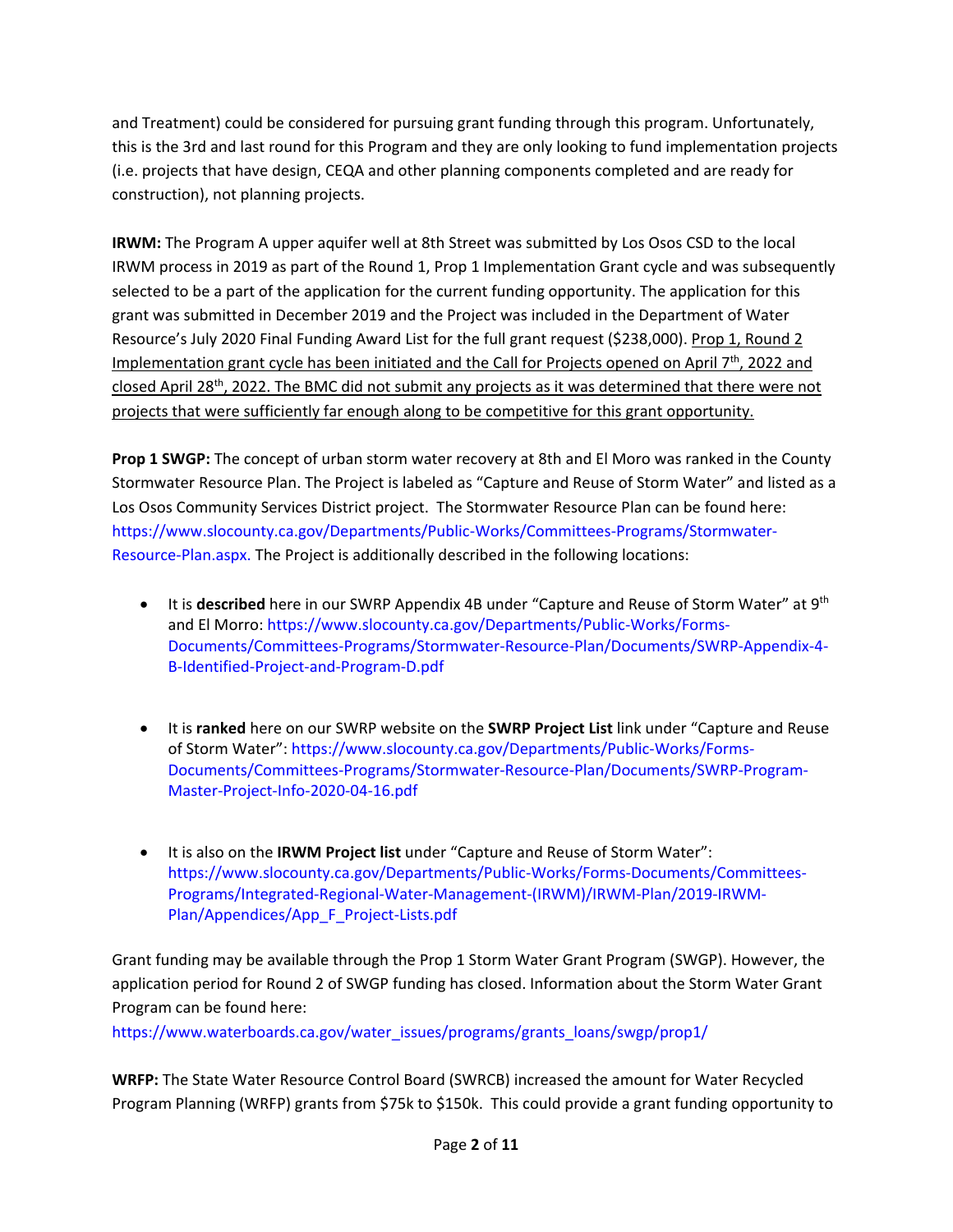advance Basin Plan initiatives, with a reduced cost to the community of Los Osos, through preparation of a Recycled Water Facilities Planning Study (RWFPS). Potential scope items for the RWFPS could include:

- Transient Groundwater Model Development
- Soil Aquifer Treatment (SAT) Assessment
- **•** Broderson/Creek Discharge Scenario Analysis
- Stormwater and Perched Water Recovery Project Feasibility Study
- Adaptive Management Groundwater Modeling
- RWFPS Report Development

Recent communication with the SWRCB Representatives confirmed that this funding program is still fully funded and WRFP grants are available. On 2/11/2022 the Los Osos Community Services District (Los Osos CSD) submitted an application for a WRFP grant to develop a transient model and analyze recycled water and supplemental water projects to improve the sustainability of the Los Osos Basin (WRFP Study) and is still waiting for notification. At its May 5<sup>th</sup>, 2022 Meeting the Los Osos CSD approved the RFP for the WRFP Study and is waiting on approval of the grant before releasing it.

# Status of BMC Initiatives

**Sustainable Yield:** At its October 27<sup>th</sup>, 2021 Meeting, the BMC unanimously approved a Sustainable Yield estimate of 2,380 AFY for Calendar Year 2022 and these actions will be documented in the 2021 Annual Report.

**Lower Aquifer Transducer Installation**: In March, Cleath‐Harris Geologists (CHG) initiated requests for permission to access and install transducers in several County monitoring wells, a private well, and a purveyor well. The purveyor well (LA 9) was equipped with a transducer. Due to the uncertainty in accessing County wells, two additional purveyor monitoring wells (LA 40 and LA41) were equipped with transducers. Permission was subsequently received to access County wells, and four County monitoring wells have been equipped with transducers (LA11, LA14, LA16, and LA19). This completes the planned transducer expansion program, with 7 added units.

**Basin Metric Evaluation**: Analysis of potential modifications to the Basin Metric's is currently on hold. Proposed modifications to the metrics were provided to BMC Party Staff for review. However, BMC Party Staff requested that potential improvements to the existing BMC Monitoring Program (i.e. modifications to an existing wells or a new monitoring well) be evaluated prior to modifying the Basin Metrics. Recommendations regarding potential improvements to the Basin Monitoring Network will be brought to the BMC at a future meeting, followed by potential modifications to the Basin Metrics.

**Recycled Water Beneficial Use Evaluation**: This effort is currently on hold and is anticipated to be included in the Water Recycling Funding Program Planning Grant initiative.

**Transient Groundwater Model**: At its October 27<sup>th</sup>, 2021 Meeting, the BMC authorized the preparation of a Water Recycling Funding Program Grant Application and to request access to the \$150,000 of funding that the County budgeted for a transient groundwater model for Los Osos. The Los Osos CSD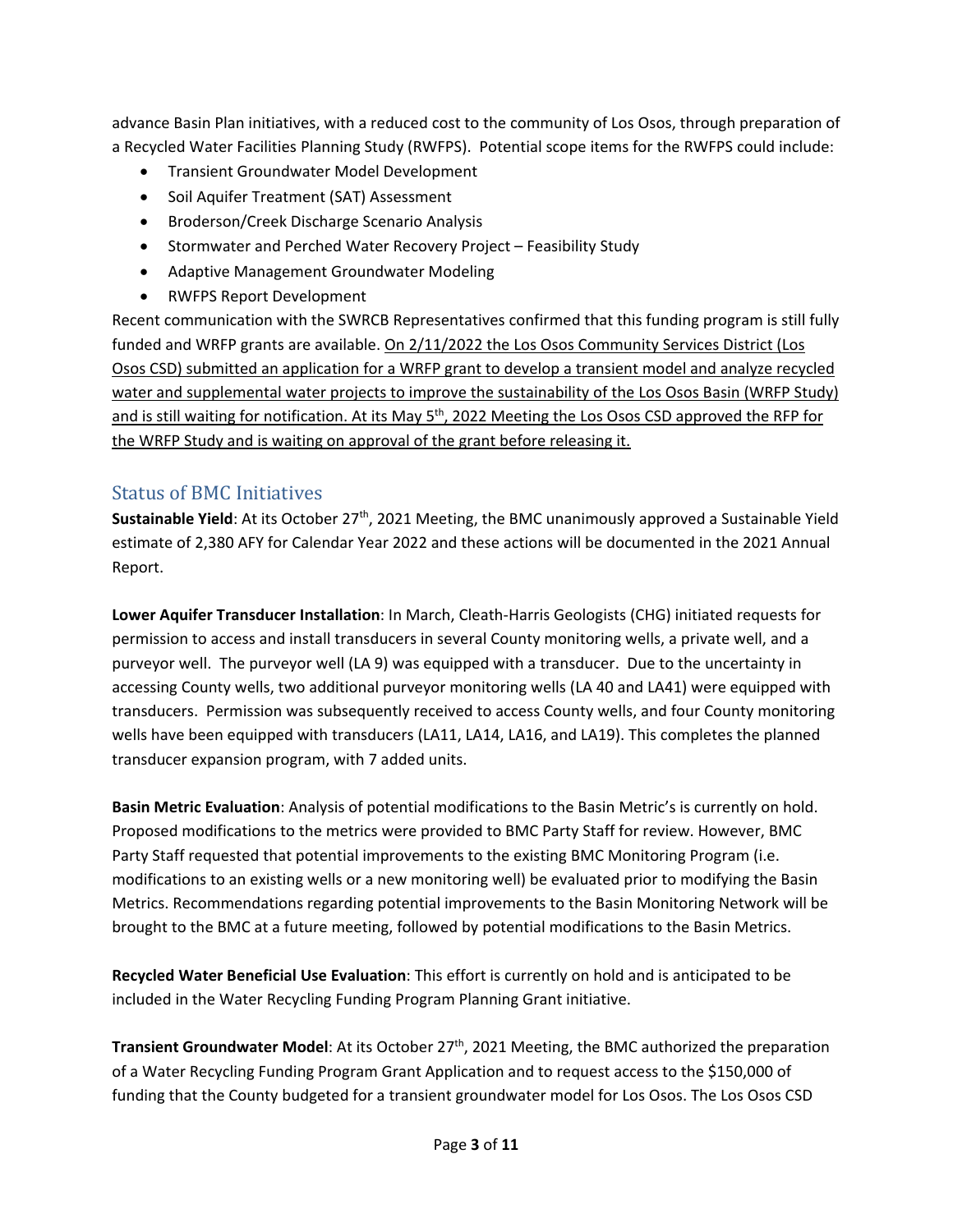will be the lead agency for the grant on behalf of the BMC. The grant application was submitted to the SWRCB by Los Osos CSD on 2/11/2022 for \$150k in grant funds and the County approved providing \$150k to the Los Osos CSD for a Transient Model for the Los Osos Basin. After receiving approval from the SWRCB, the Los Osos CSD will solicit proposals from consulting firms through an RFP process to procure the necessary services to develop the model and complete the WRFP Study.

**Wellhead Survey:** At its October 27<sup>th</sup>, 2021 Meeting, the BMC authorized Twin Cities Surveying to survey additional wells in Los Osos Basin and for BMC Staff to request that the County survey the wells in their monitoring program. Both Twin Cities Surveying and the County completed their wellhead surveys in November and December. BMC monitoring network wellhead elevations are now up to date.

**Lower Aquifer Monitoring Evaluation:** At its October 27th, 2021 Meeting, the BMC authorized CHG to evaluate the feasibility and cost of modifying existing wells or construction a new monitoring well(s) to improve monitoring of Zone E water quality. CHG will be providing BMC Party Staff with recommendations for modifying wells to improve the BMC Monitoring Program and these recommendations will be brought to the BMC at a future meeting. BMC Party Staff evaluated the potential to fund a new monitoring well in 2022, but there is not sufficient budget. BMC Party Staff will target including a new monitoring well in the Calendar Year 2023 Budget.

# Status of Basin Plan Implementation and Funding Plans

The BMC has requested an integrated funding plan for project implementation and BMC monitoring and administration. BMC Staff and BMC Party Staff have formed a Funding and Organizational Working Group to identify and evaluate potential future funding and organization structures for the BMC and implementation of the Basin Plan. Consistent with the Basin Plan, the Working Group is identifying and evaluating funding and organizational structures that will provide a long-term mechanism for funding BMC Administration and Basin Plan Implementation costs and that allocate costs equitably amongst all who benefit from the Basin's water resources.

The Working Group reviewed previously completed analysis on BMC funding and organization structures, documenting the different alternatives and identifying data/information gaps that may require outside technical support. At its October 27<sup>th</sup>, 2021 Meeting, the BMC approved a proposal from SCI Consulting Group to provide an updated funding options analysis and assessment evaluation. SCI has prepared a draft report, that includes their evaluation of funding alternatives and findings from the funding model, that is being reviewed by BMC Party Staff. SCI will be presenting their findings for funding for water resource management and Basin Plan implementation in the Los Osos Basin to BMC at a future meeting.

**JPA Formation**: Staff level discussions continue to focus on the need for, and benefits of, forming a JPA, see table below, to assist with implementation of the Basin Plan.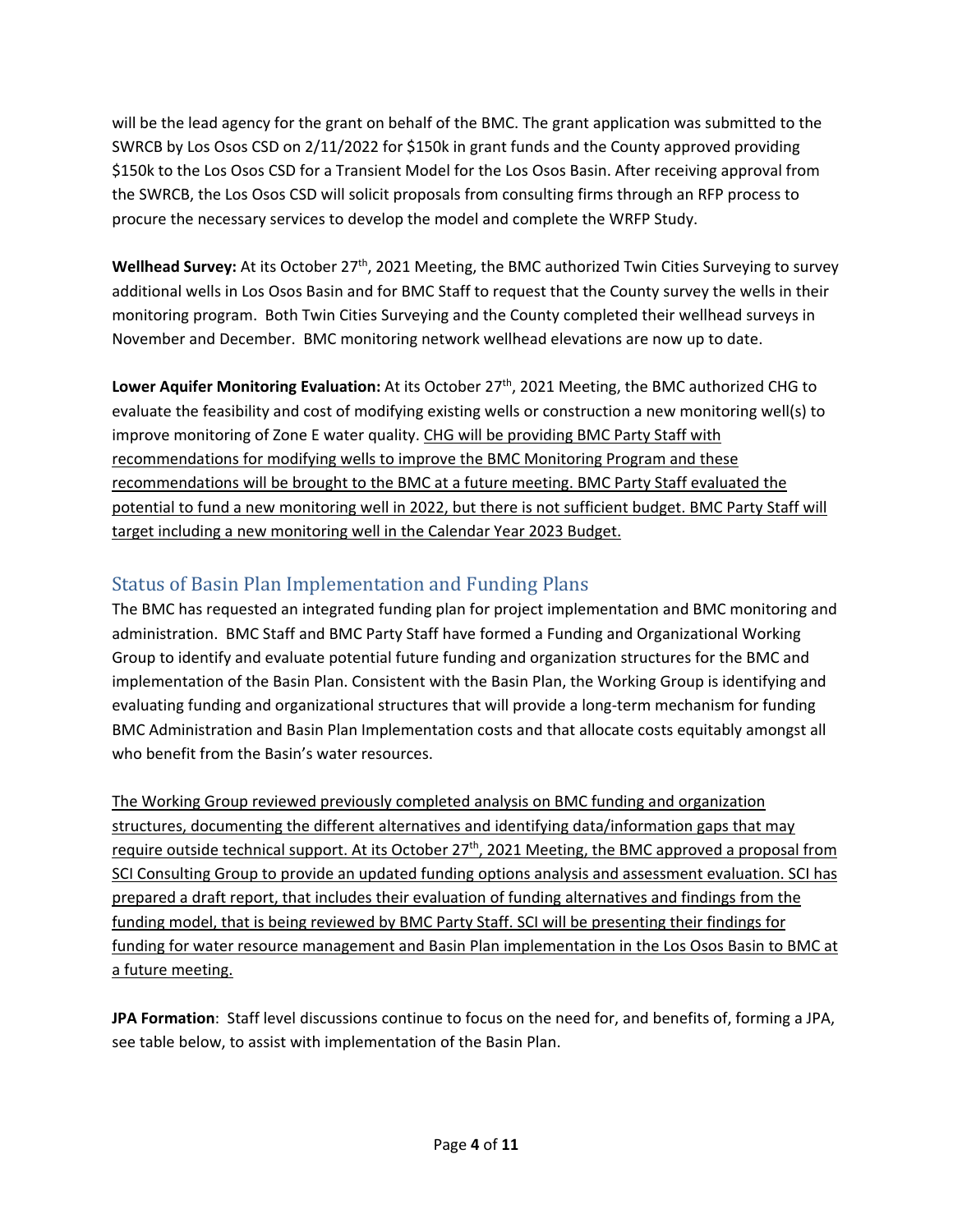*Table 1. JPA Formation Considerations*

| <b>Pros</b>                                   | Cons                                    |
|-----------------------------------------------|-----------------------------------------|
| Common ownership of basin assets              | Complexity and community perception     |
| Ability to contract for services as an entity | Potential for difficulty in formal      |
|                                               | proceedings - less nimble               |
| GSWC can participate as a director            | More difficult to exit/change if needed |
| Could cover entire limits of basin for        |                                         |
| funding                                       |                                         |
| If carefully done, incremental costs could    |                                         |
| be limited to insurance and up-front legal    |                                         |
| expenses                                      |                                         |
| Ability to carry-over funds from one          |                                         |
| budget year to another                        |                                         |

As indicated in previous meetings, it was determined that GSWC could serve as an appointed JPA director without forming a separate Mutual Water Company entity, which would simplify the process.

Discussions with BMC Party Staff indicate that the BMC Parties would like to execute the Implementation Plan initiative to first develop a roadmap for the BMC and then evaluate the potential formation of a JPA or other governance structure once there is a more defined plan for future BMC initiatives.

**BMC Legal Counsel** – At the December 15, 2021 BMC Meeting, the BMC included in the authorization of the Calendar Year 2022 Budget \$20,000 for Legal Counsel Contingency to be included in Executive Director's Budget. The BMC additionally authorized the Executive Director to utilize up to \$5,000 before requiring BMC approval and for the Executive Director to provide updates on legal counsel spending in the Executive Director's Report. An RFQ was approved by the BMC at its April 20<sup>th</sup>, 2022 Meeting and subsequently released to solicit legal counsel representation for the BMC.

**Program B Implementation Process and Funding**: The existing nitrate removal facility owned by GSWC is intended to serve existing development, so it is likely that a Program B facility intended for future development would be jointly owned by either a JPA or by one of the public agencies.

- Likely next steps for the implementation of Program B projects include:
	- o Technical Studies to validate and update cost estimates
	- o Siting Studies to identify project locations
	- o AB 1600 analysis to evaluate funding options relative to future development in coordination with the Los Osos Community Plan
	- o Environmental Review (CEQA)
	- o Land Use Permitting (e.g. Coastal Development Permits, etc.)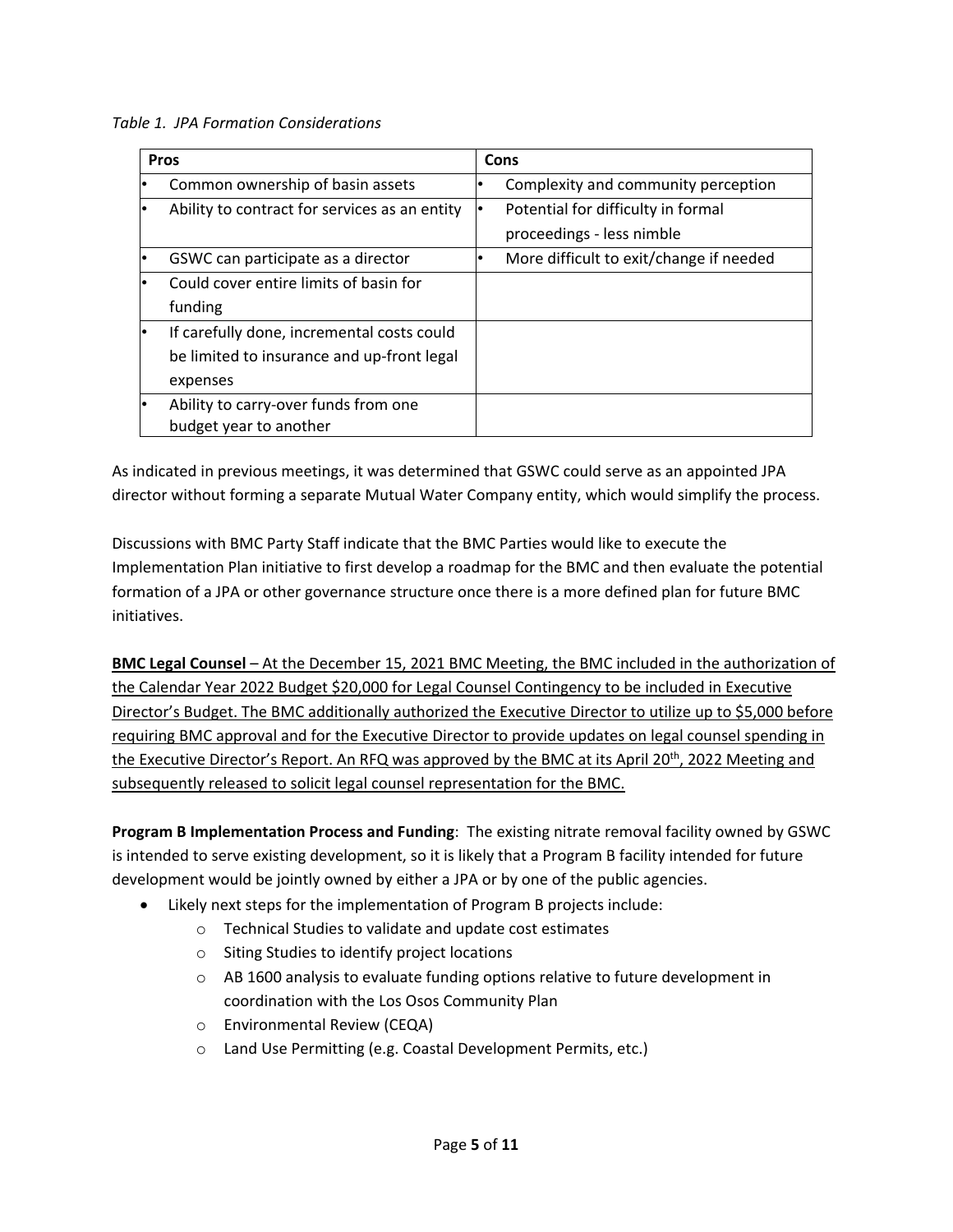# Land Use Planning Process Update

# **Guide to Planning Information for Development in Los Osos:**

This website is intended to provide planning information outlining what type of development is currently allowed within Los Osos: Los Osos ‐ County of San Luis Obispo (ca.gov).

Topics covered include but are not limited to:

- Which types of permit applications are currently being accepted for processing
- Status of the building moratorium and waitlist for undeveloped parcels in the sewer service area (still in place)
- **•** Status of the Communitywide Habitat Conservation Plan

# **Los Osos Retrofit‐to‐Build Program (Title 19 Water Offset Requirement) Update:**

Maddaus Water Management Inc. is preparing a study to update water usage estimates for urban and rural residences sourcing water from the Los Osos Groundwater Basin, propose new water conservation measures for the retrofit‐to‐build program, and estimate remaining water savings potential for the community. They are currently reviewing provided data. Scheduling updates will be posted at: Los Osos Water Offset Study ‐ County of San Luis Obispo (ca.gov).

# **Los Osos Community Plan:**

The Los Osos Community Plan is being reviewed by the California Coastal Commission and a hearing date has not yet been scheduled. In the meantime, the County is meeting with BMC staff to discuss potential policy changes considering ongoing basin monitoring and Basin Plan program implementation efforts. On December 15, 2020, the County Board of Supervisors adopted the Los Osos Community Plan ("LOCP") update and Final Environmental Impact Report ("FEIR"). The LOCP policies are still subject to change based on California Coastal Commission review. The LOCP and FEIR considered by the Board on December 15 are available at: Los Osos Community Plan Update ‐ County of San Luis Obispo (ca.gov).

# **Background**

The Board authorized preparation of this update on December 11, 2012. A series of community outreach meetings to unveil the Community Plan were conducted in the Spring of 2015. The plan was prepared to be consistent and coordinated with the draft groundwater basin management plan and the draft Habitat Conservation Plan ("HCP"). The draft Environmental Impact Report was released on September 12, 2019; comments were due December 11, 2019. A Community Meeting on the Draft Environmental Impact Report for the LOCP, HCP, and associated Environmental Documents was held on October 28, 2019. The Final Environmental Impact Report and Public Hearing Draft were released on June 8, 2020. The Planning Commission held hearings on July 9, 2020, August 13, 2020, and October 8, 2020. At the October 8, 2020 hearing, the Planning Commission recommended approval of the Plan to the Board of Supervisors.

# **Accessory Dwelling Unit (ADU) Ordinance:**

On May 17, 2022, the County Board of Supervisors will consider accepting the California Coastal Commission's suggested modifications to the Coastal ADU Ordinance, including not allowing ADUs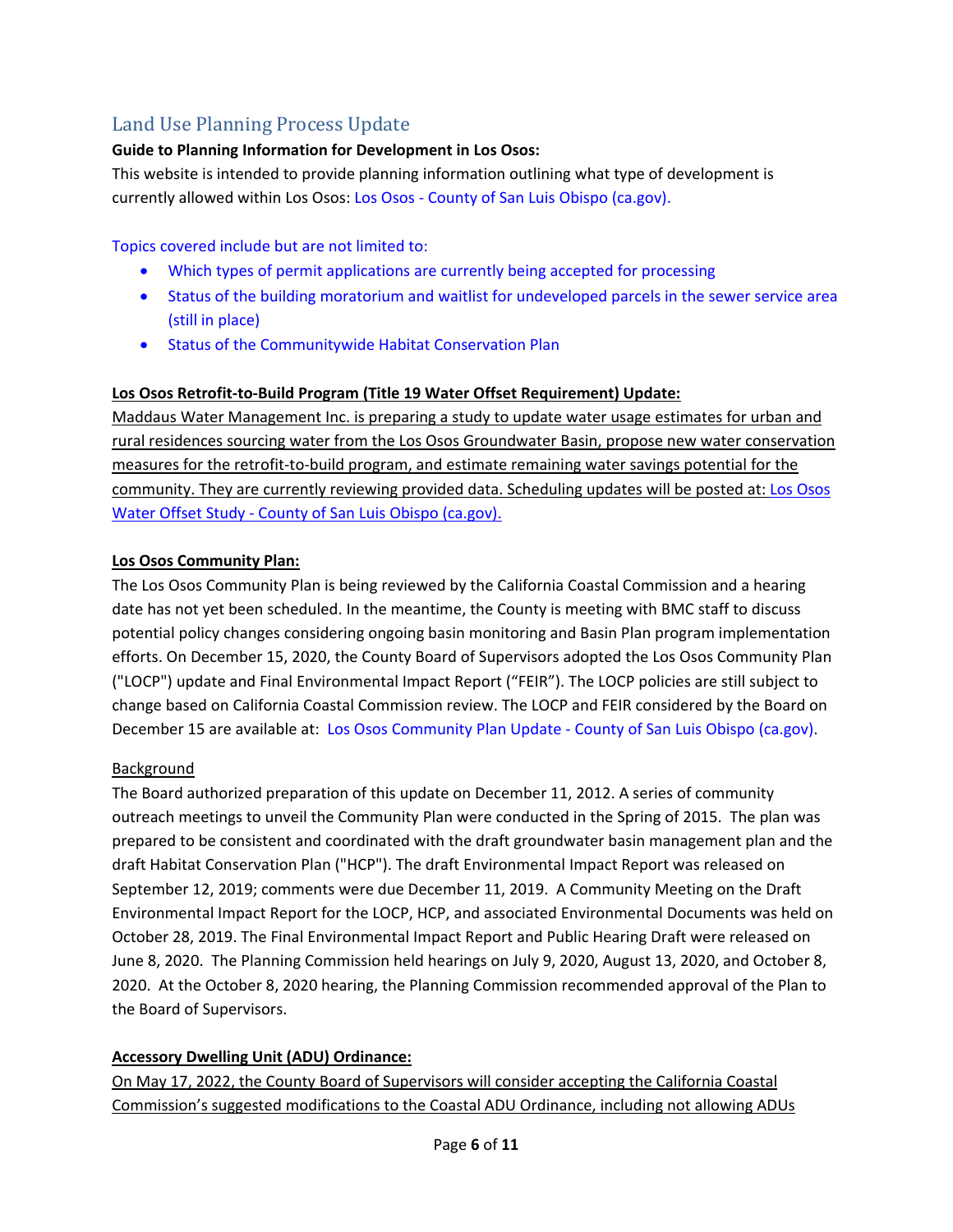within the Los Osos Groundwater Basin boundary and/or within the Los Osos Groundwater Basin Plan Area. Coastal's suggested modifications approved at their February 11, 2022 meeting are available at: https://www.coastal.ca.gov/meetings/agenda/#/2022/2 (Agenda Item # 16a).

# **Los Osos Vacation Rental Ordinance:**

On June 7, 2022, the County Board of Supervisors will consider accepting the California Coastal Commission's suggested modifications to the Los Osos Vacation Rental Ordinance, including requiring hosts post signage encouraging water conservation. Coastal's suggested modifications approved at their February 11, 2022 meeting are available at: https://www.coastal.ca.gov/meetings/agenda/#/2022/2 (Agenda Item # 16b).

# Los Osos Wastewater Project Flow and Connection Update

The following table summarizes flows from the LOWRF based on the available data. Cells highlighted in yellow indicate data that was not available at the time the Executive Director's Report was developed.

|      |            |          |           |          |       |        |              |       | Discharge/ |
|------|------------|----------|-----------|----------|-------|--------|--------------|-------|------------|
|      |            |          |           |          |       |        |              |       | Recycled   |
|      |            |          |           |          |       |        |              |       | Water      |
|      |            |          |           |          | Sea   | Giaco- | Construction | Ag    | Delivery   |
| Year | Month      | Influent | Broderson | Bayridge | Pines | mazzi  | Water        | Users | Total (AF) |
| 2022 | Jan        | 55       | 53        | 1.5      | 1.5   | 0.0    | 0.0          | 0.1   | 56         |
| 2022 | Feb        | 49       | 39        | 1.5      | 6.9   | 0.0    | 0.0          | 0.2   | 48         |
| 2022 | Mar        | 54       | 37        | 1.8      | 4.8   | 0.0    | 0.0          | 0.2   | 44         |
| 2022 | Apr        |          |           |          |       |        |              |       |            |
| 2022 | May        |          |           |          |       |        |              |       |            |
| 2022 | Jun        |          |           |          |       |        |              |       |            |
| 2022 | Jul        |          |           |          |       |        |              |       |            |
| 2022 | Aug        |          |           |          |       |        |              |       |            |
| 2022 | Sept       |          |           |          |       |        |              |       |            |
| 2022 | Oct        |          |           |          |       |        |              |       |            |
| 2022 | Nov        |          |           |          |       |        |              |       |            |
| 2022 | <b>Dec</b> |          |           |          |       |        |              |       |            |
|      | Total      |          |           |          |       |        |              |       |            |

# LOWRF Wastewater and Recycled Water Flows

**Enforcement:** A list of properties that were not connected were transferred to County Code Enforcement and Notice of Violations were issued last year in Feb. 2019. That list was about 70 properties. As of 5/12/2021, the sewer service area has a 99.4% connection status with a total of 36 properties not yet connected. Of those, one is not required to connect because there is no structure (demolished), 18 have expired building permits, and the rest have an open Code Enforcement case.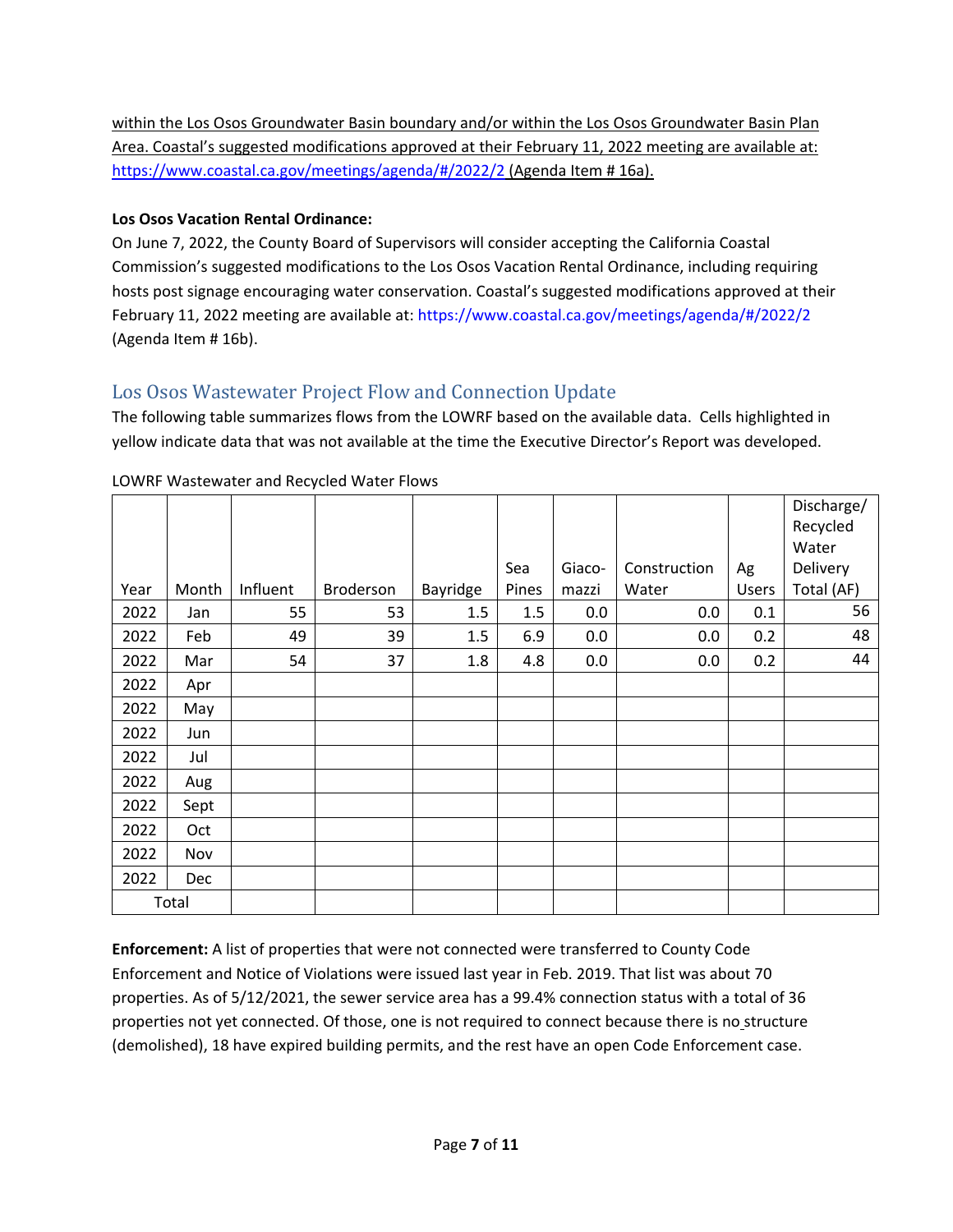The County has assigned staff in code enforcement to Los Osos. Expired permits did not receive a Code Enforcement case because those properties have their own noticing process through the Building Department which, if not corrected, could result in a Notice of Violation.

**Recycled Water Connections:** The County approved \$350,000 in funding from the American Rescue Plan Act of 2021 for connecting new users to the LOWRF Recycled Water System. Additional funding was approved for improvements at the LOWRF and the Broderson Leach field.

# Water Conservation Update

**Rebate Update:** Average indoor water usage for 2019 was estimated to be 40 gpd per person and remains at that number currently.

# The Sustainable Groundwater Management Act (SGMA)

**SGMA Overview**: SGMA took effect on January 1, 2015.<sup>1</sup> SGMA provides new authorities to local agencies with water supply, water management or land use responsibilities and requires various actions be taken in order to achieve sustainable groundwater management in high and medium priority groundwater basins. Los Osos Valley Groundwater Basin (Los Osos Basin) wassubject to SGMA based on the 2014 Basin Prioritization by the California Department of Water Resources (DWR) that listed the Los Osos Basin as high priority and in critical conditions of overdraft.<sup>2</sup>

**Basin Prioritization:** On December 18, 2019, DWR released the SGMA 2019 Basin Prioritizations. Basins or subbasins reassess to low or very low priority basins or subbasins are not subject to SGMA regulations. A summary of DWR's Final SGMA Prioritizations for the Los Osos Area Subbasin and Warden Creek Subbasin are listed below:

- Los Osos Area Subbasin is listed as **very low** priority for SGMA3 and in critical conditions of overdraft <sup>4</sup>
- SGMA does not apply to the portions of Los Osos Basin that are adjudicated provided that certain requirements are met (Water Code §10720.8).
- Warden Creek Subbasin is listed as **very low** priority for SGMA3

For more information on DWR's basin boundary modification and prioritization process, please visit: https://water.ca.gov/Programs/Groundwater‐Management/Basin‐Prioritization

 $1$  On September 16, 2014, Governor Jerry Brown signed into law a three-bill legislative package, composed of AB 1739 (Dickinson), SB 1168 (Pavley), and SB 1319 (Pavley), collectively known as SGMA

 $2$  SGMA mandates that all groundwater basins identified by DWR as high- or medium-priority by January 31, 2015, must have groundwater sustainability agencies established by June 30, 2017. The act also requires that all high- and medium-priority basins classified as being subject to critical conditions of overdraft in Bulletin 118, as of January 1, 2017, be covered by groundwater sustainability plans, or their equivalent, by January 31, 2020. Groundwater sustainability plans, or their equivalent, must be established for all other high‐ and medium‐priority basins by January 31, 2022.

 $3$  As noted by DWR, the priority for the subbasin has been set to very low (0 total priority points) as a result of conditions being met under sub‐component C of the Draft SGMA 2019 Basin Prioritizations.

<sup>4</sup> Critical conditions of overdraft have been identified in 21 groundwater basins as described in Bulletin 118 (Water Code Section 12924). Bulletin 118 (updates 2003) defines a groundwater basin subject to condition of critical overdraft as: "A basin is subject to critical conditions of overdraft when continuation of present water management practices would probably result in significant adverse overdraft-related environmental, social, or economic impacts."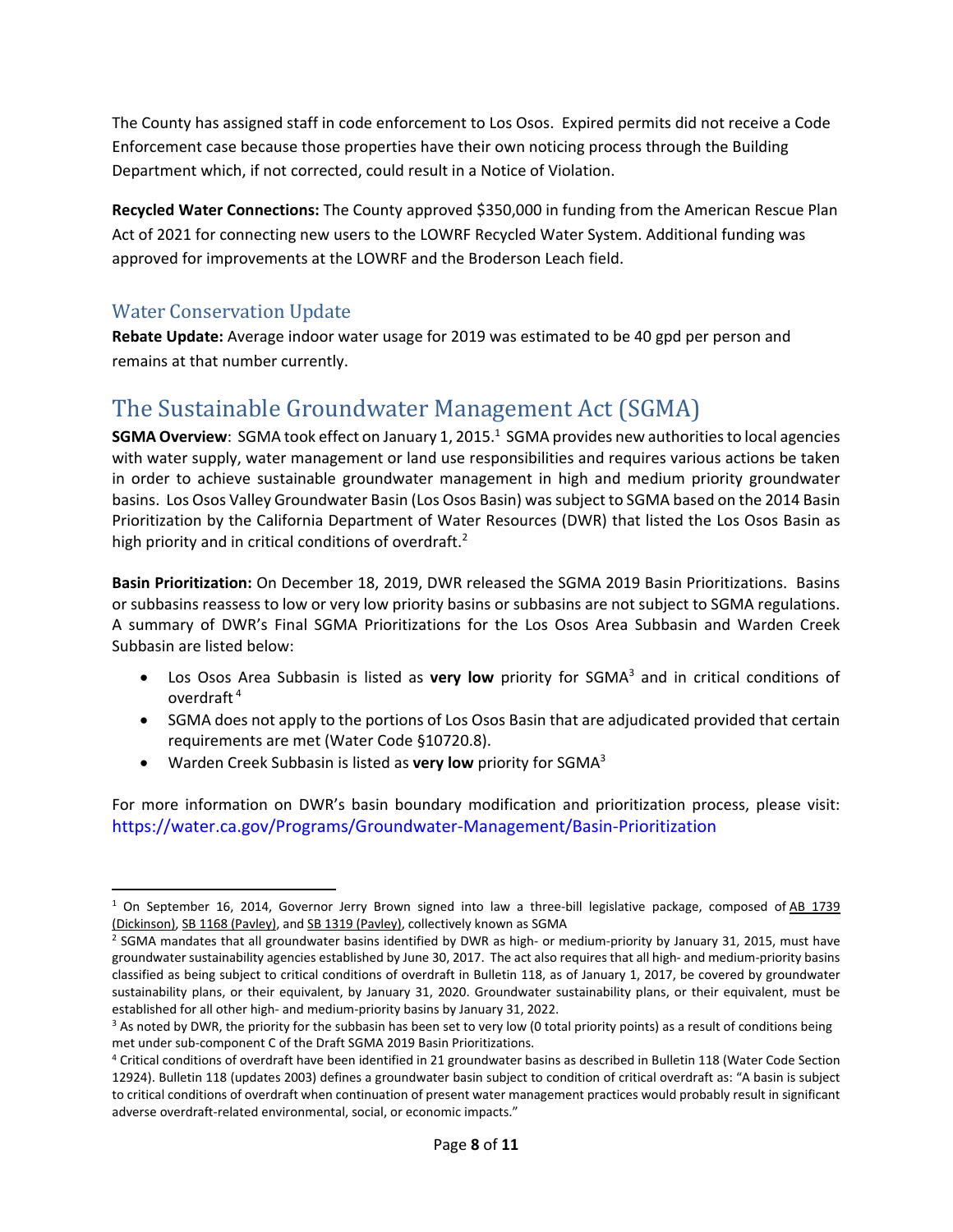# Additional Attachments:

1. Updated Status of Basin Plan Programs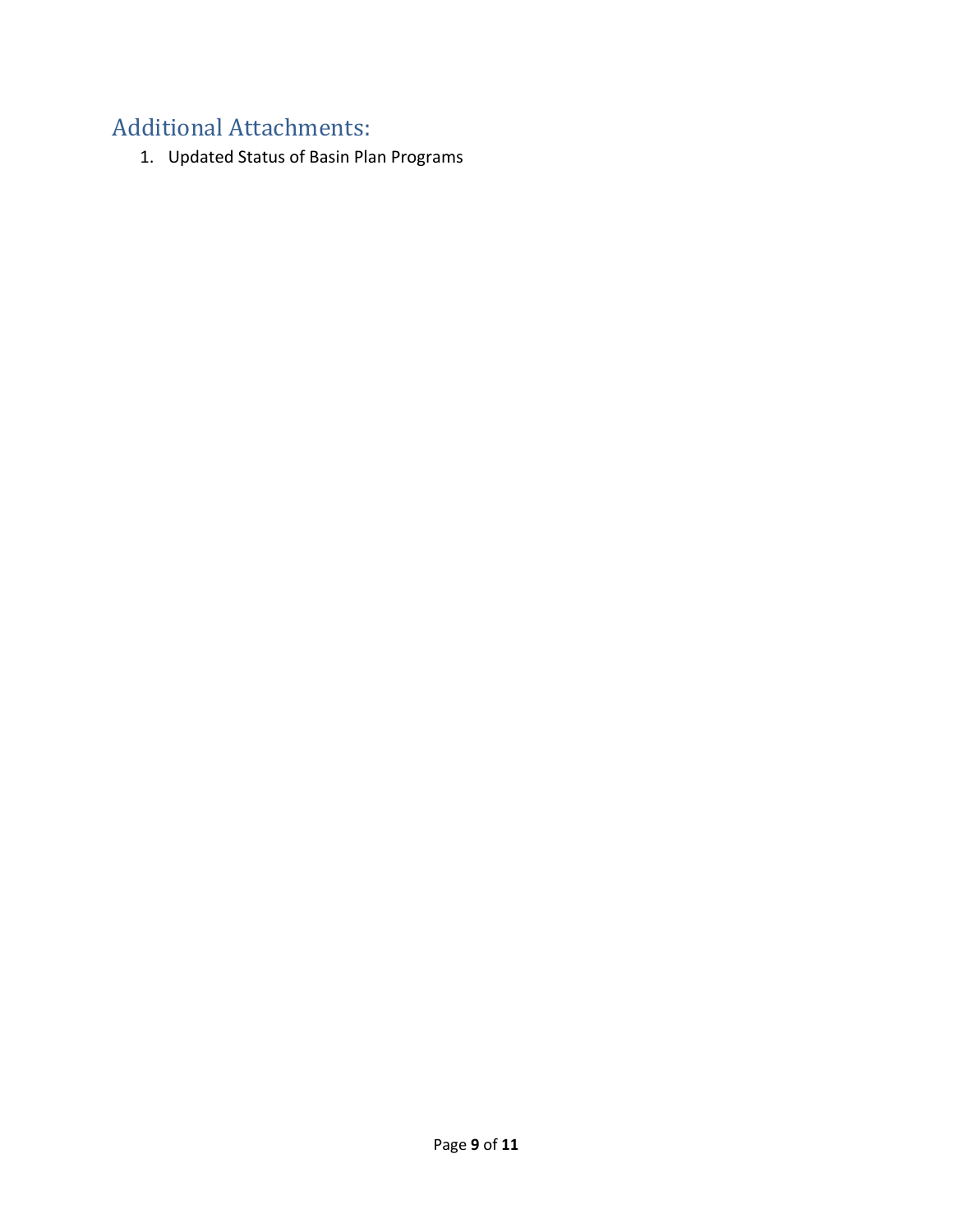# vements for the wellhead are complete. The ent is scheduled to be delivered the week of May 9th. s anticipated by the end of May 2022.

g Project might be capable of expanding to be the first mmunity Nitrate Removal Facility.

ication was approved by the County of March 4<sup>th</sup>. LOCSD g the well on May 9<sup>th</sup> and is in the process of reviewing award.

red under Adaptive Management.

d, depending on the pumping capacity of the drilled deferred to Program D.

the completion of S&T's water meter cellular updates.

for deferment through Adaptative Management. BMC emi-annual basis.

# **Update on Status of Basin Plan Infrastructure Projects**

| <b>Program Name</b>                    | <b>Project Name</b>                  | <b>Parties Involved</b> | <b>BMC Budgeted</b> | <b>Funding Status</b> | Anticipated                                      | <b>Anticipated Capital</b> | <b>Status/Notes</b>              |
|----------------------------------------|--------------------------------------|-------------------------|---------------------|-----------------------|--------------------------------------------------|----------------------------|----------------------------------|
|                                        |                                      |                         | <b>Amount</b>       |                       | <b>Planning/Pre-</b><br><b>Construction Cost</b> | Cost                       |                                  |
| Program A - Shift                      | <b>Water Systems</b>                 | LOCSD/                  | <b>NA</b>           | <b>NA</b>             | <b>NA</b>                                        | <b>NA</b>                  | Completed                        |
| groundwater                            | Interconnection                      | GSWC                    |                     |                       |                                                  |                            |                                  |
| production from                        | Upper Aquifer Well                   | <b>LOCSD</b>            | <b>NA</b>           | <b>Fully Funded</b>   | <b>NA</b>                                        | \$250,000                  | The piping and other improv      |
| Lower Aquifer to                       | (8 <sup>th</sup> Street)             |                         |                     |                       |                                                  |                            | electronic/control equipmer      |
| <b>Upper Aquifer</b>                   |                                      |                         |                     |                       |                                                  |                            | Completion of the project is     |
|                                        | South Bay Well                       | <b>LOCSD</b>            | <b>NA</b>           | <b>NA</b>             | <b>NA</b>                                        | <b>NA</b>                  | Completed                        |
|                                        | Nitrate Removal                      |                         |                     |                       |                                                  |                            |                                  |
|                                        | Palisades Well                       | <b>LOCSD</b>            | <b>NA</b>           | <b>NA</b>             | <b>NA</b>                                        | <b>NA</b>                  | <b>Completed</b>                 |
|                                        | Modifications                        |                         |                     |                       |                                                  |                            |                                  |
|                                        | <b>Blending Project</b>              | GSWC                    | <b>NA</b>           | <b>NA</b>             | <b>NA</b>                                        | <b>NA</b>                  | Completed                        |
|                                        | (Skyline Well)                       |                         |                     |                       |                                                  |                            |                                  |
|                                        | <b>Water Meters</b>                  | S&T                     | <b>NA</b>           | <b>NA</b>             | <b>NA</b>                                        | <b>NA</b>                  | <b>Completed</b>                 |
| Program B - Shift                      | <b>LOCSD Wells</b>                   | <b>LOCSD</b>            |                     | Not Funded            | <b>TBD</b>                                       | BMP: \$2.7 mil             | Project not initiated            |
| groundwater                            | (Upper Aquifer)                      |                         |                     |                       |                                                  |                            |                                  |
| production from                        | <b>GSWC Wells (Upper</b>             | GSWC                    |                     | Not Funded            | <b>TBD</b>                                       | BMP: \$3.2 mil             | Project not initiated            |
| Lower Aquifer to                       | Aquifer)                             |                         |                     |                       |                                                  |                            |                                  |
| <b>Upper Aquifer</b>                   | <b>Community Nitrate</b>             | LOCSD/GSWC/S&T          | TBD                 | Partial, GSWC         | <b>TBD</b>                                       | GSWC: \$1.23 mil           | <b>GSWC's Program A Blending</b> |
|                                        | <b>Removal Facility</b>              |                         |                     | portion funded        |                                                  |                            | phase of the Program B Com       |
| Program C - Shift                      | Expansion Well No.                   | <b>GSWC</b>             | <b>NA</b>           | <b>NA</b>             | <b>NA</b>                                        | <b>NA</b>                  | Completed                        |
| production within<br>the Lower Aquifer | 1 (Los Olivos)<br>Expansion Well No. | <b>LOCSD</b>            |                     | <b>LOCSD</b>          | <b>TBD</b>                                       | BMP: \$2.1 mil             | The Minor Use Permit applic      |
| from the Western                       | 2 (Lower Aquifer)                    |                         |                     |                       |                                                  |                            | received two bids for drilling   |
| Area to the Central                    |                                      |                         |                     |                       |                                                  |                            | those bids and considering a     |
| Area of the Basin                      | <b>Expansion Well 3</b>              | GSWC/LOCSD              |                     | Cooperative           | <b>TBD</b>                                       | BMP: \$1.6 mil             | This project has been deferr     |
|                                        | (Lower Aquifer)                      |                         |                     | Funding               |                                                  |                            |                                  |
|                                        | and LOVR Water                       |                         |                     |                       |                                                  |                            |                                  |
|                                        | Main Upgrade                         |                         |                     |                       |                                                  |                            |                                  |
|                                        | <b>LOVR Water Main</b>               | GSWC                    |                     | May be deferred       | <b>TBD</b>                                       | BMP: \$1.53 mil            | Project may not be required      |
|                                        | Upgrade                              |                         |                     |                       |                                                  |                            | Program C wells. It may be       |
|                                        | S&T/GSWC                             | <b>S&amp;T/</b>         |                     | Pending               | TBD                                              | BMP: \$30,000              | Currently on hold, pending t     |
|                                        | Interconnection                      | GSWC                    |                     |                       |                                                  |                            |                                  |
| Program D - Shift                      |                                      |                         |                     |                       |                                                  |                            | Currently being considered f     |
| production within                      |                                      |                         |                     |                       |                                                  |                            | to review on an annual or se     |
| the Lower Aquifer                      |                                      |                         |                     |                       |                                                  |                            |                                  |
| from the Western                       |                                      |                         |                     |                       |                                                  |                            |                                  |
| Area to the Eastern                    |                                      |                         |                     |                       |                                                  |                            |                                  |
| Area of the Basin                      |                                      |                         |                     |                       |                                                  |                            |                                  |
| Program $M -$                          | New Zone D/E                         | <b>All Parties</b>      | <b>NA</b>           | <b>NA</b>             | <b>NA</b>                                        | <b>NA</b>                  | Completed                        |
| Groundwater                            | lower aquifer                        |                         |                     |                       |                                                  |                            |                                  |
| Monitoring Plan                        | monitoring well in                   |                         |                     |                       |                                                  |                            |                                  |
|                                        | Cuesta by the Sea                    |                         |                     |                       |                                                  |                            |                                  |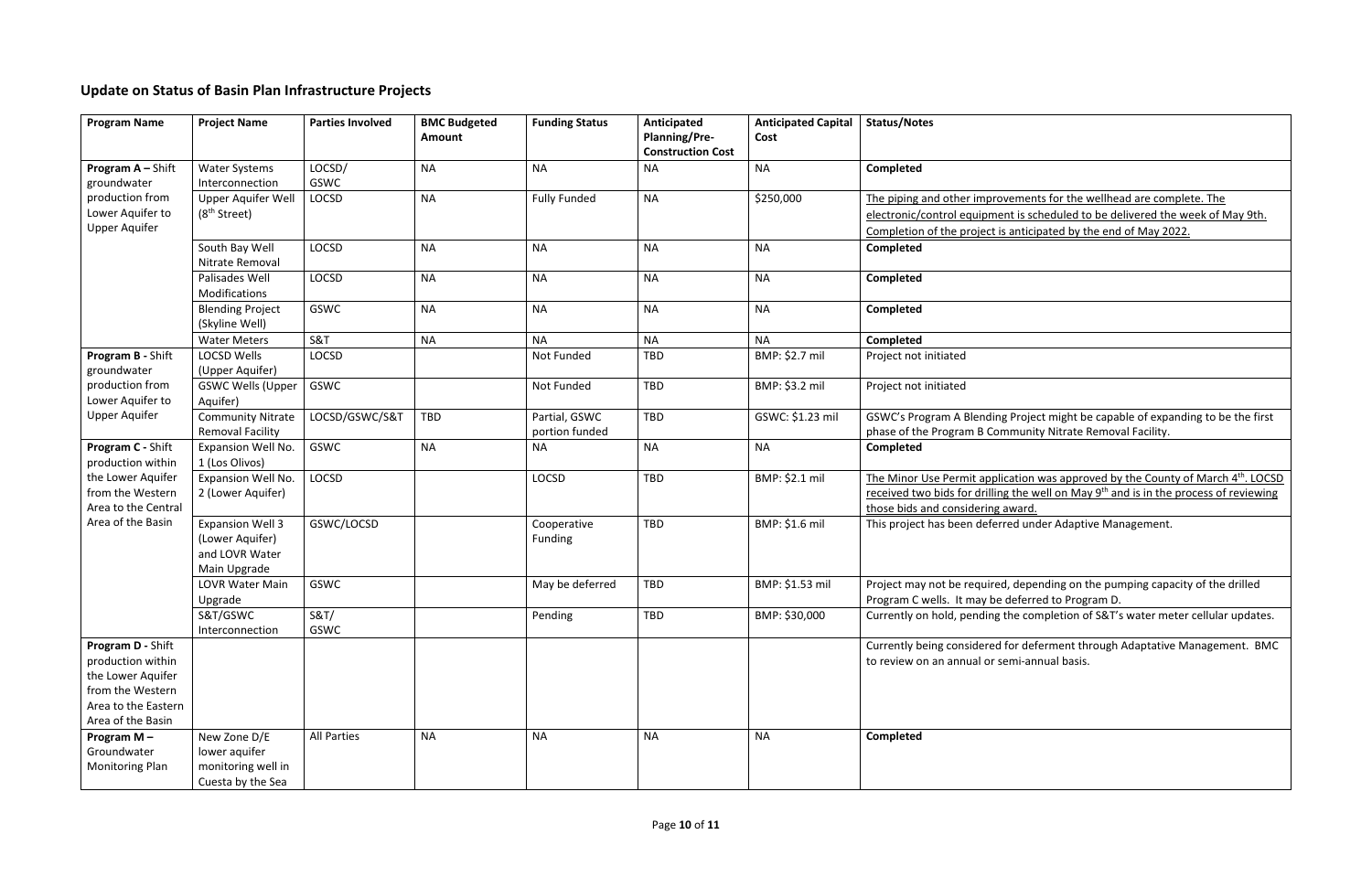y on hold.

 $T$ y on hold.

| <b>Program Name</b>      | <b>Project Name</b>         | <b>Parties Involved</b> | <b>BMC Budgeted</b> | <b>Funding Status</b> | Anticipated              | <b>Anticipated Capital</b> | <b>Status/Notes</b>            |
|--------------------------|-----------------------------|-------------------------|---------------------|-----------------------|--------------------------|----------------------------|--------------------------------|
|                          |                             |                         | <b>Amount</b>       |                       | <b>Planning/Pre-</b>     | Cost                       |                                |
|                          |                             |                         |                     |                       | <b>Construction Cost</b> |                            |                                |
| <b>Program U - Urban</b> | Creek Discharge             | All Parties             |                     |                       |                          | TBD.                       | These activities are currently |
| Water                    | Program                     |                         |                     |                       |                          |                            |                                |
| Reinvestment             | 8 <sup>th</sup> and El Moro | All Parties             |                     |                       |                          | TBD                        | These activities are currently |
| Program                  | Urban Storm Water           |                         |                     |                       |                          |                            |                                |
|                          | <b>Recovery Project</b>     |                         |                     |                       |                          |                            |                                |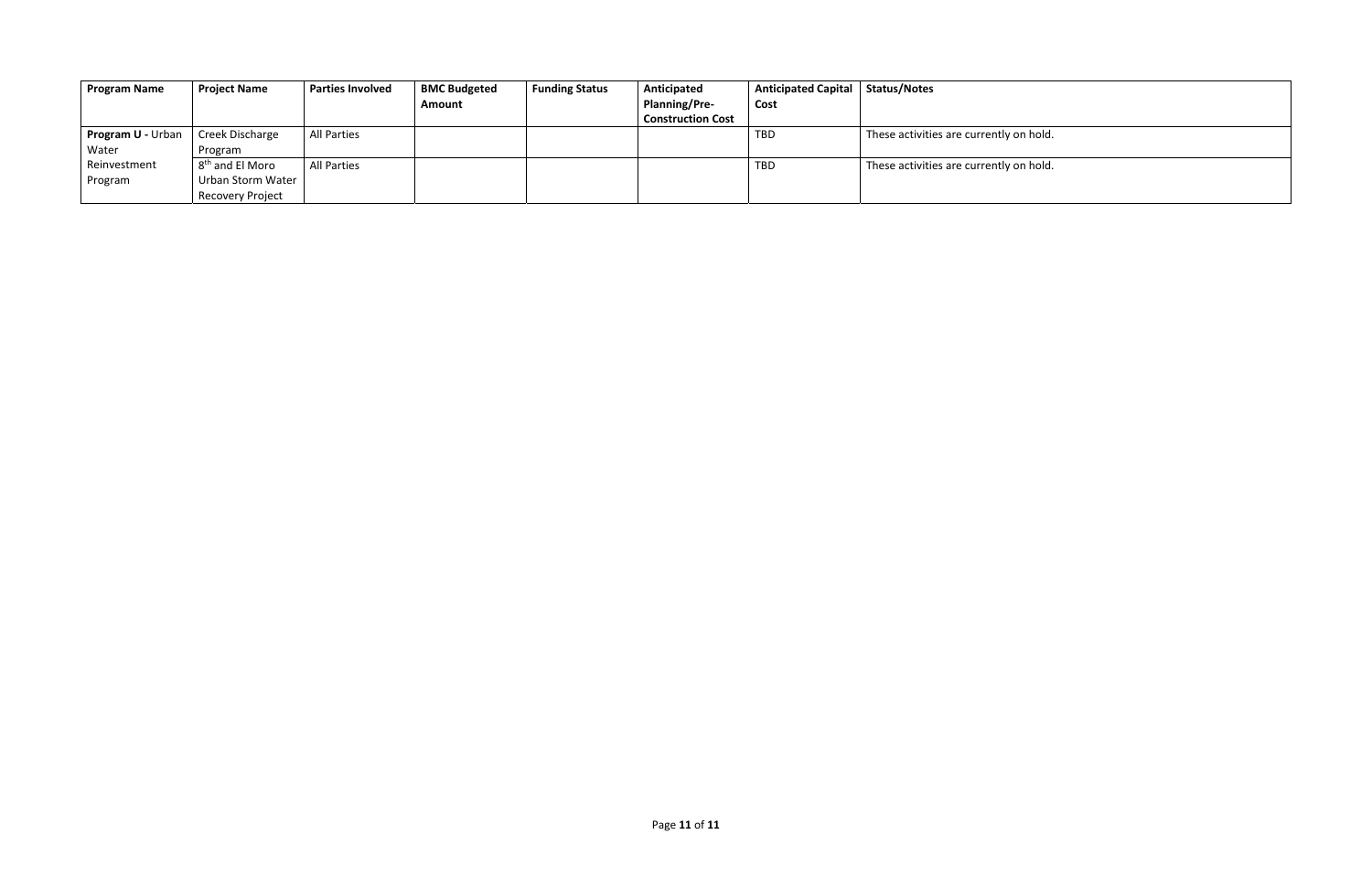| TO:             | <b>Los Osos Basin Management Committee</b>                         |
|-----------------|--------------------------------------------------------------------|
| <b>FROM:</b>    | Dan Heimel, Executive Director                                     |
| <b>DATE:</b>    | May 18, 2022                                                       |
| <b>SUBJECT:</b> | Item 9a-Presentation of Public Draft 2021 Annual Monitoring Report |

## **Recommendations**

Receive a presentation from Basin Management Committee (BMC) Staff on the Public Draft 2021 Annual Monitoring Report (AMR) and confirm schedule for BMC to consider approval of the Final Draft 2021 AMR and submission to the Court.

## **Discussion**

Section 5.8.3 of the Final Judgment requires the preparation of an AMR for the Los Osos Basin by June 30 of each year. The AMR describes activities related to the Los Osos Basin Plan, groundwater monitoring program, and the results and interpretations of these findings. The BMC retained Cleath-Harris Geologists (CHG) to prepare the sixth AMR for Calendar Year 2021. The Public Draft 2021 AMR is available at the following link or at the BMC's website and a staff summary will be provided at the meeting.

# [Click here to view the Public Draft 2021 Annual Report](https://slocounty.us12.list-manage.com/track/click?u=f8ceb6488bc19ab4d93011ac7&id=6ece850b2f&e=ab78eb5958)

#### **Financial Considerations**

Budget items 5 and 6 in the adopted calendar year 2022 budget address monitoring and preparation of the Annual Monitoring Report.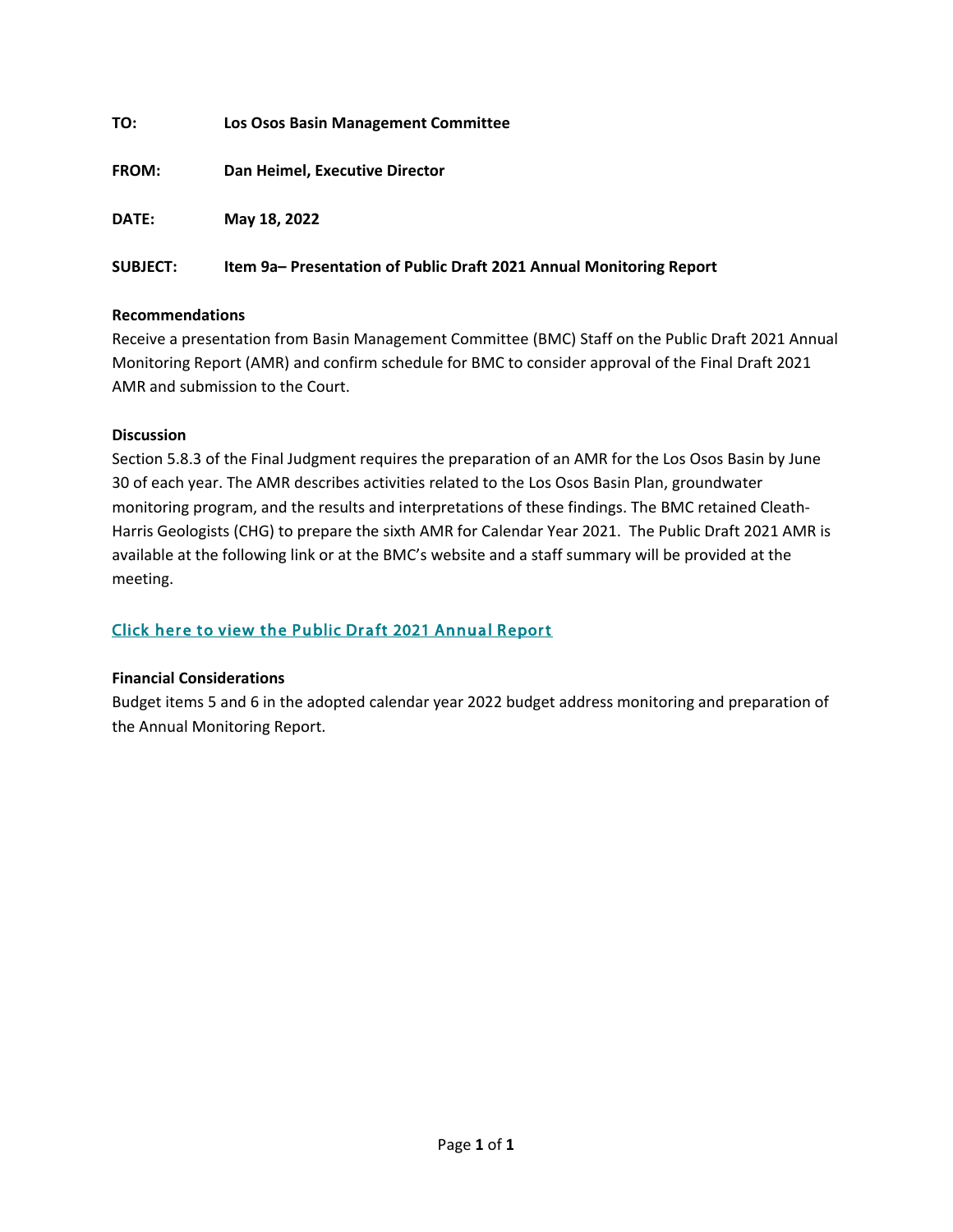| TO:             | Los Osos Basin Management Committee         |
|-----------------|---------------------------------------------|
| <b>FROM:</b>    | Dan Heimel, Executive Director              |
| DATE:           | May 18, 2022                                |
| <b>SUBJECT:</b> | Item 9b – Permitted Development in Los Osos |

# **Recommendations**

Receive information regarding correspondences between the California Coastal Commission (Coastal Commission) and County of San Luis Obispo Planning & Building Department (County Planning) on the current permitting and approval processes for development (i.e. remodels, additions, guest houses, new residential development, ADUs) in the Los Osos Basin and direct staff to coordinate with County Planning and Coastal Commission on the identified concerns or provide alternate direction to staff.

## **Discussion**

On April 19, 2022, Coastal Commission staff sent a letter to the County Planning staff expressing concern regarding permitting of development within the community of Los Osos. Subsequently, on April 29, 2022, County Planning released a memorandum to clarify and affirm how it applies the current approved Local Coastal Program when permitting development within Los Osos. Both correspondences are attached to this agenda item.

Summaries of Coastal Commission's Letter and County Planning's Memo are provided below. These summaries are not intended as an interpretation of the correspondences between the two land use authorities regarding permitting of development in Los Osos, but are provided as a synopsis of the main points included in each communication to aide in the Basin Management Committee's (BMC) review. If there are any discrepancies between these summaries and the attached communications, please defer to the attached communications.

## **Summary of 4/19/22 Coastal Commission Staff's Letter to County Planning**

Coastal Commission is concerned about permitting of new development in Los Osos for the following reasons:

- Availability of water to support the existing population without harm to coastal resources
- Potential impacts of development on environmentally sensitive habitat area (ESHA)
- Providing wastewater service to new development on existing lots that causes significant intensification of use and significant expansion on already-developed properties

To address these concerns Coastal Commission staff requests that County Planning:

• Not accept any Coastal Development Permit (CDP) applications for filing that cannot demonstrate that they have both legal access to a sustainable water source and wastewater treatment services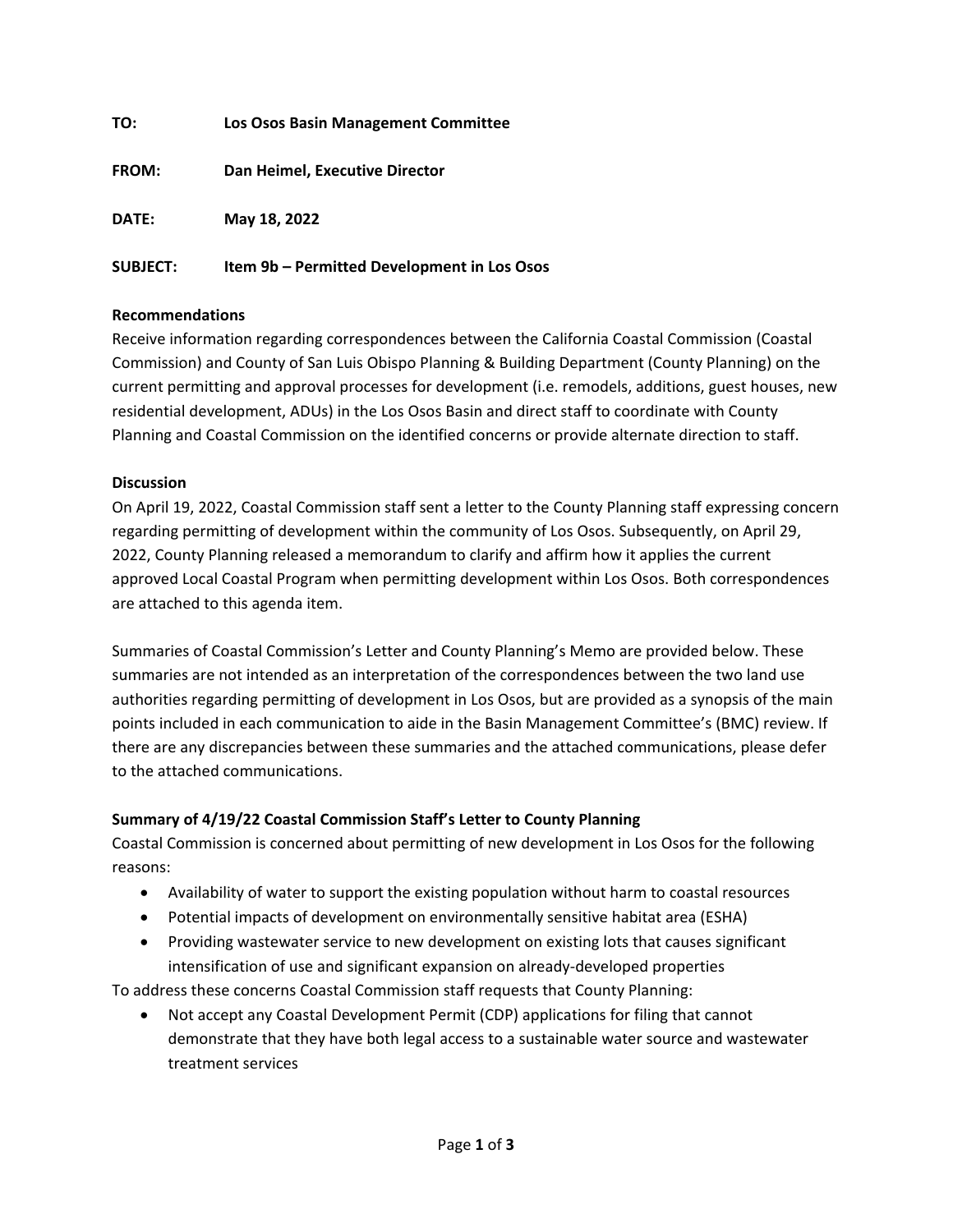- $\circ$  Coastal Commission does not consider a will serve letter from a local water supplier sufficient to satisfy this requirement and that this finding is the County's independent responsibility
- o Coastal Commission considers guesthouses, hotel/motel expansions and large use/structural intensifications as "new water-using" development and until conclusive evidence is provided showing that these types of development do not lead to increased water use onsite CDPs for these types of development should not be approved
- $\circ$  Coastal Commission considers small home additions and renovations as not likely to increase water use on a property
	- To demonstrate that development doesn't increase water use, Coastal Commission states that pre- and post-monitoring reports on water use should be considered as a condition of approval
- $\circ$  Coastal Commission's view is that brand new water-using development (such as a newfamily dwelling or an Accessory dwelling unit (ADU)) cannot meet Local Coastal Plan water supply tests
	- Coastal Commission differentiates that development that will not increase water use onsite differs from development that tries "to demonstrate that one can 'back out" or "offset" new water use through some sort of offsite mechanisms"

Coastal Commission requests that County Planning discontinue approving CDPs that do not meet its water supply, wastewater service and ESHA criteria and focus on updating the Local Coastal Plan Estero Area Plan through certification of the Los Osos Community Plan

# **Summary of County Planning's Memo regarding Permitted Development in Los Osos**

County Planning will continue to accept applications for specific development types in Los Osos

- Coastal Commission retains appeal jurisdiction in certain areas and over certain types of development in Los Osos
- County Planning encourages applicants for development projects in Los Osos to review and consider attached Coastal Commission staff letter

County Planning does not currently intend to implement interim changes to how it processes applications for development in Los Osos

- County Planning will continue to **not** accept applications for the following types of development in Los Osos:
	- o New development on undeveloped lots in the Los Osos Sewer Service Area
	- o ADU development in Los Osos
- County Planning will continue to accept applications for the following development types in Los Osos, subject to the County's water offset requirement and/or water fixture retrofit requirement:
	- o New residential additions, remodels, guesthouses, and other water-neutral development / land uses on lots with existing single-family dwellings within the Los Osos Sewer Service Area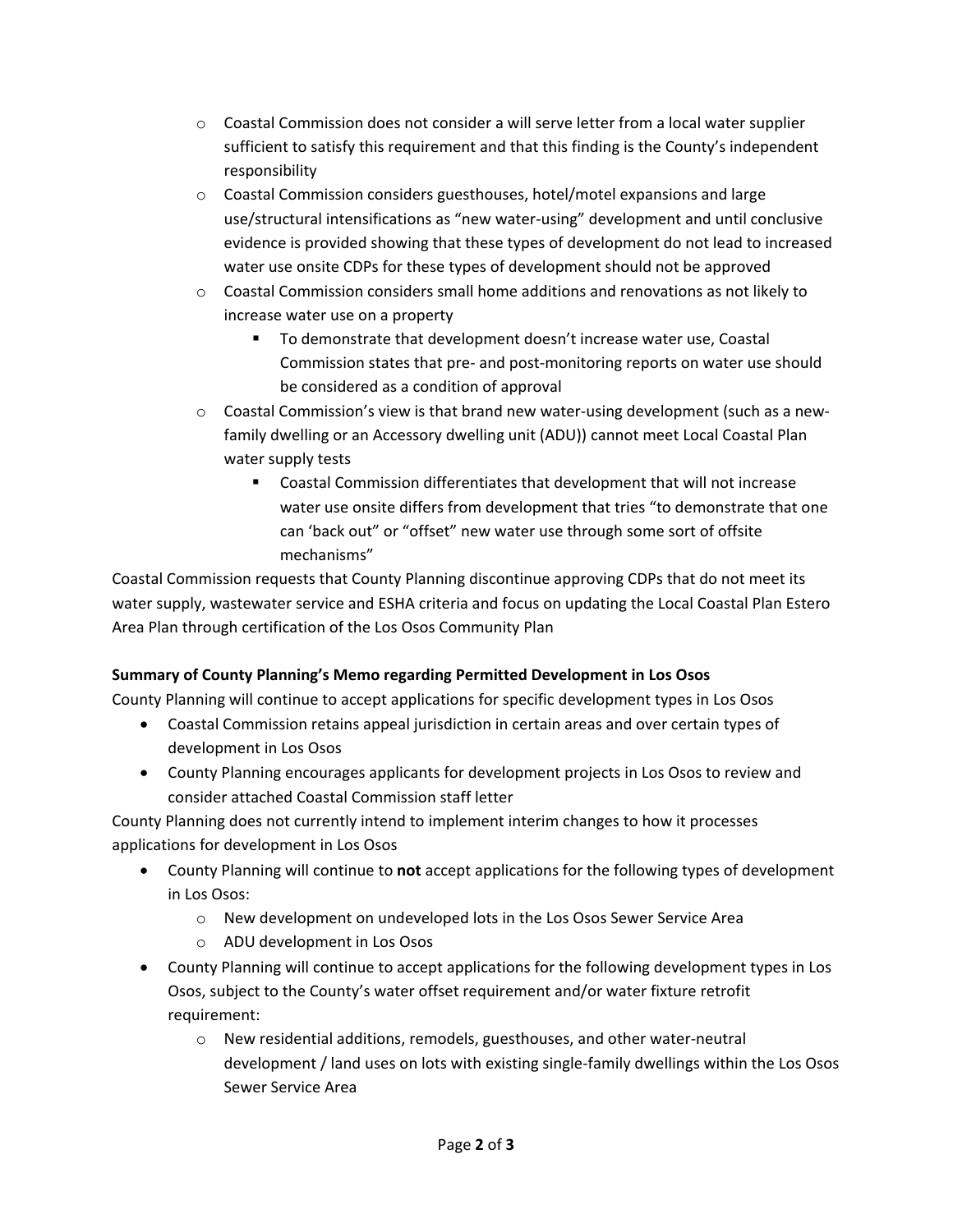- o New residential development (except ADUs) on undeveloped and developed lots outside of the Los Osos Sewer Service Area
	- New residential development outside of the Los Osos Sewer Service Area are required to retrofit plumbing fixtures in existing structures within the Los Osos Groundwater Basin area to achieve water savings at a ratio of two to one

County Planning shares Coastal Commission's concerns regarding groundwater sustainability in Los Osos. County Planning will continue to coordinate with Coastal Commission on the Local Coastal Plan Update (Los Osos Community Plan), which proposes to:

- Reduce potential buildout
- Tie future buildout to infrastructure improvements
- Attempts to bring several regulatory layers into harmony for the long-term benefit of County residents and important coastal resources, including ongoing implementation of the Los Osos Groundwater Basin Plan (Basin Plan) and oversight by the Basin Management Committee, obtaining final approval of and implementing the Los Osos Habitat Conservation Plan, and strengthening the County's water conservation program in Los Osos with updated retrofit calculations and remaining conservation capacity.

Neither of these correspondences is directed to the BMC, however, as the entity responsible for the implementation of the Basin Plan and managing water resources for the benefit of the entire Los Osos Community it is important that the BMC stay informed of development policies and their potential impacts to water usage in the Basin and provide input to the land use authorities on the sustainability of basin water supplies. BMC staff requests that the BMC consider the information provided in the two attached correspondences between the Coastal Commission and County Planning and direct staff to coordination with County Planning and Coastal Commission on the identified concerns.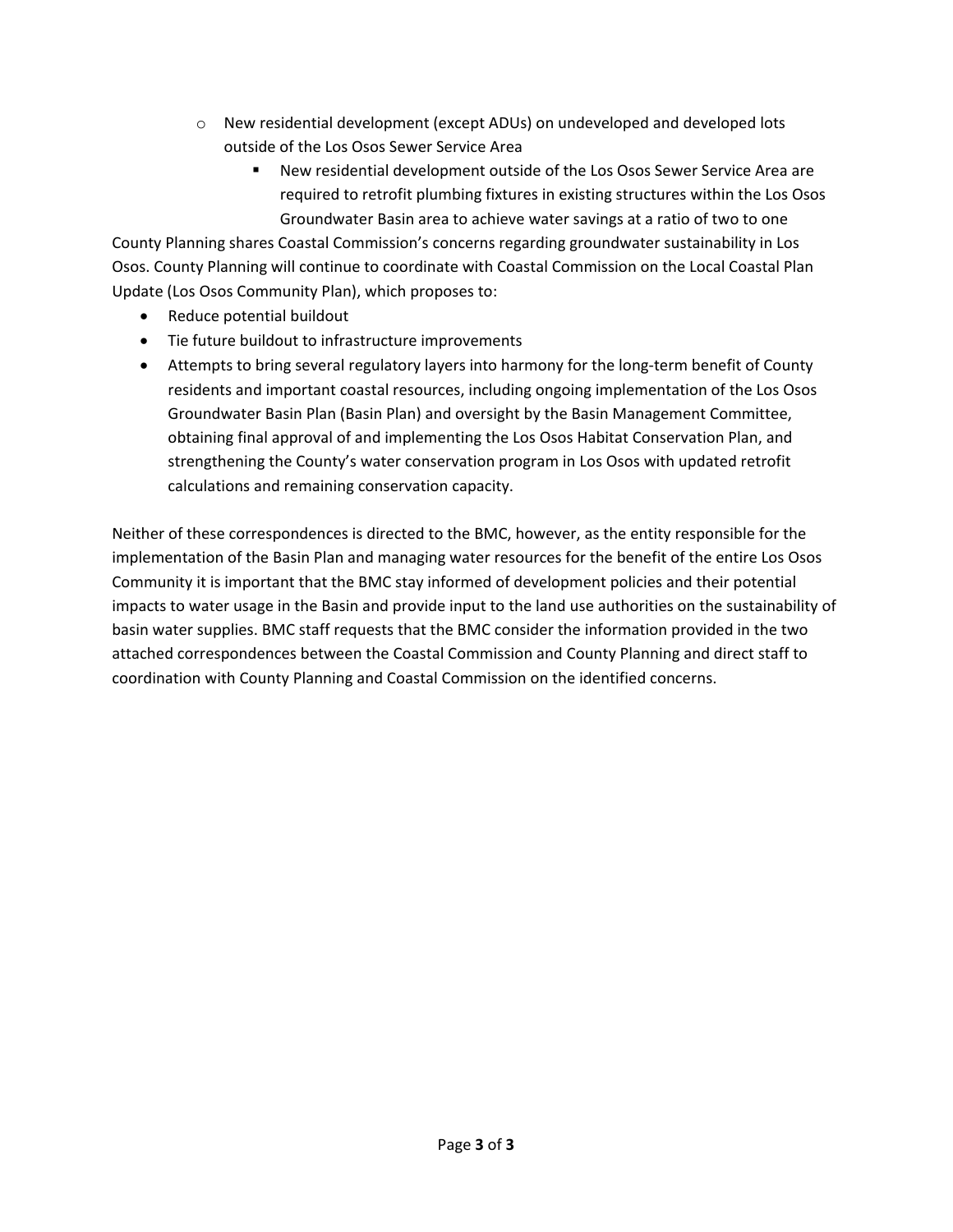

# **COUNTY OF SAN LUIS OBISPO DEPARTMENT OF PLANNING & BUILDING TREVOR KEITH,** *DIRECTOR*

## **MEMO**

DATE: April 29, 2022

TO: Interested Parties

FROM: Department of Planning and Building

SUBJECT: Permitted Development in Los Osos

The purpose of this memorandum is to clarify and affirm how the County Department of Planning and Building (Department) applies the County's Local Coastal Program (LCP) to development in Los Osos, considering recent correspondence from Coastal Commission staff. While the Department will continue to accept applications for specific development types in Los Osos (as explained in this memorandum), applicants are advised that the Coastal Commission retains appeal jurisdiction in certain areas and over certain development types in Los Osos. As such, the Department encourages applicants for development projects in Los Osos to review and consider the attached Coastal Commission staff letter and conduct due diligence prior to applying for a permit for development in Los Osos.

In a letter dated April 19, 2022, Coastal Commission staff asked the Department to "…not accept any CDP (coastal development permit) applications for filing that cannot demonstrate that they have legal access to both a sustainable water source and wastewater treatment services." The letter goes on to state that this requirement cannot be met for any new development that would increase water demand on the Los Osos Groundwater Basin and because undeveloped lots are prohibited from connecting to the Los Osos Wastewater Recycling Facility (LOWRF) until appropriate and sustainable buildout limits for Los Osos and any mechanisms to stay within such limits are identified as part of the Los Osos Community Plan.

Department staff has conducted an initial review of the recent concerns raised by Coastal Commission staff and, considering these concerns, examined the relevant provisions of the County's LCP as well as the Department's permitting practices for development in Los Osos. As described below, based on Department staff's preliminary review, the Department's current permitting practice is consistent with the County's LCP, as certified by the Coastal Commission, and ensures that the limited new development allowed in Los Osos will have a neutral to positive effect on the Los Osos Groundwater Basin. As such, while the Department continues to review and coordinate with Coastal Commission staff regarding their concerns and how best to address them in light of the current LCP provisions and pending Los Osos Community Plan, the Department does not currently intend to implement any interim changes to how it processes applications for development in Los Osos under the County's LCP.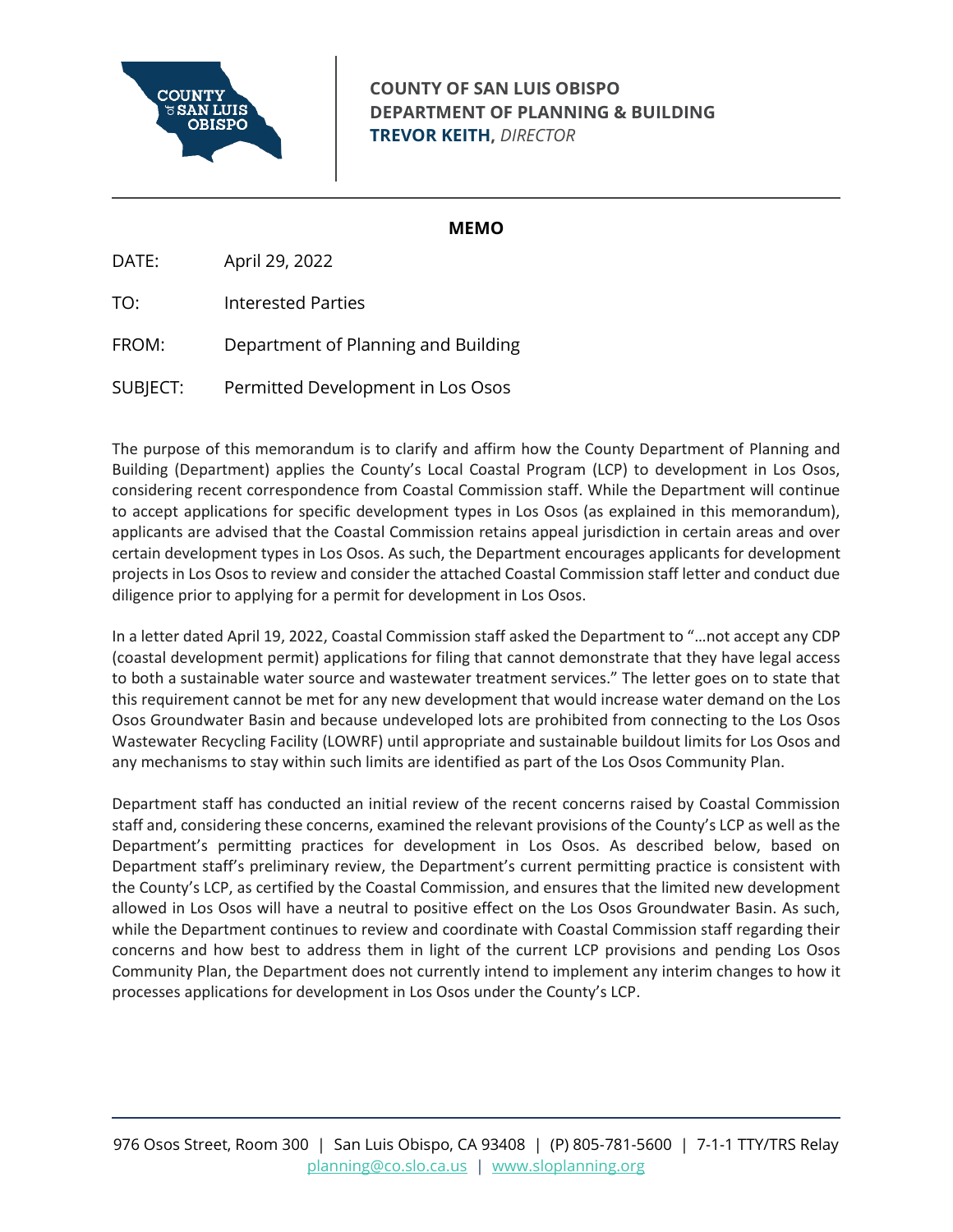The Department will continue to **not** accept applications for the following development types in Los Osos:

• *New development on undeveloped lots in the Los Osos Sewer Service Area*

The Department will continue to prohibit all new development on undeveloped lots in the Los Osos Sewer Service Area, in accordance with the County's Growth Management Ordinance and conditions of the LOWRF coastal development permit (CDP), until appropriate and sustainable buildout limits for this area and any mechanisms to stay within such limits are identified as part of the Los Osos Community Plan.

• *Accessory dwelling unit (ADU) development in Los Osos*

On May 17, 2022, the County Board of Supervisors will consider the Coastal Commission's suggested modifications that would prohibit ADU development in Los Osos and Cambria. Based on the Coastal Commission's suggested modifications, the County is currently not accepting permit applications for ADUs in Los Osos.

The Department will continue to accept applications for the following development types in Los Osos, subject to the County's water offset requirement and/or water fixture retrofit requirement:

• *New residential additions, remodels, guesthouses, and other water-neutral development / land uses on lots with existing single-family dwellings within the Los Osos Sewer Service Area*

The Department will continue to accept permit applications for new residential additions, remodels, and guesthouses on developed lots within the Los Osos Sewer Service Area. In addition to compliance with current requirements of the California Green Building Standards and Department of Water Resources, additions and remodels may be required to replace plumbing fixtures for the entire structure. The Department will also continue to process applications for other types of allowed development / land uses within the Los Osos Sewer Service Area, provided they are located on a developed lot and do not increase water demand onsite.

• *New residential development (except ADUs) on undeveloped and developed lots outside of the Los Osos Sewer Service Area*

The Department will continue to accept permit applications for new residential development (except ADUs) on undeveloped and developed lots outside of the Los Osos Sewer Service Area. New dwellings (only allowed outside of the Los Osos Sewer Service Area) are required to retrofit plumbing fixtures in existing structures within the Los Osos Groundwater Basin area to achieve water savings at a ratio of two to one.

The Department appreciates and shares the Coastal Commission's concerns regarding groundwater sustainability in Los Osos. County staff continues to coordinate with Coastal Commission staff regarding their ongoing review of the County's proposed LCP amendment, the Los Osos Community Plan, which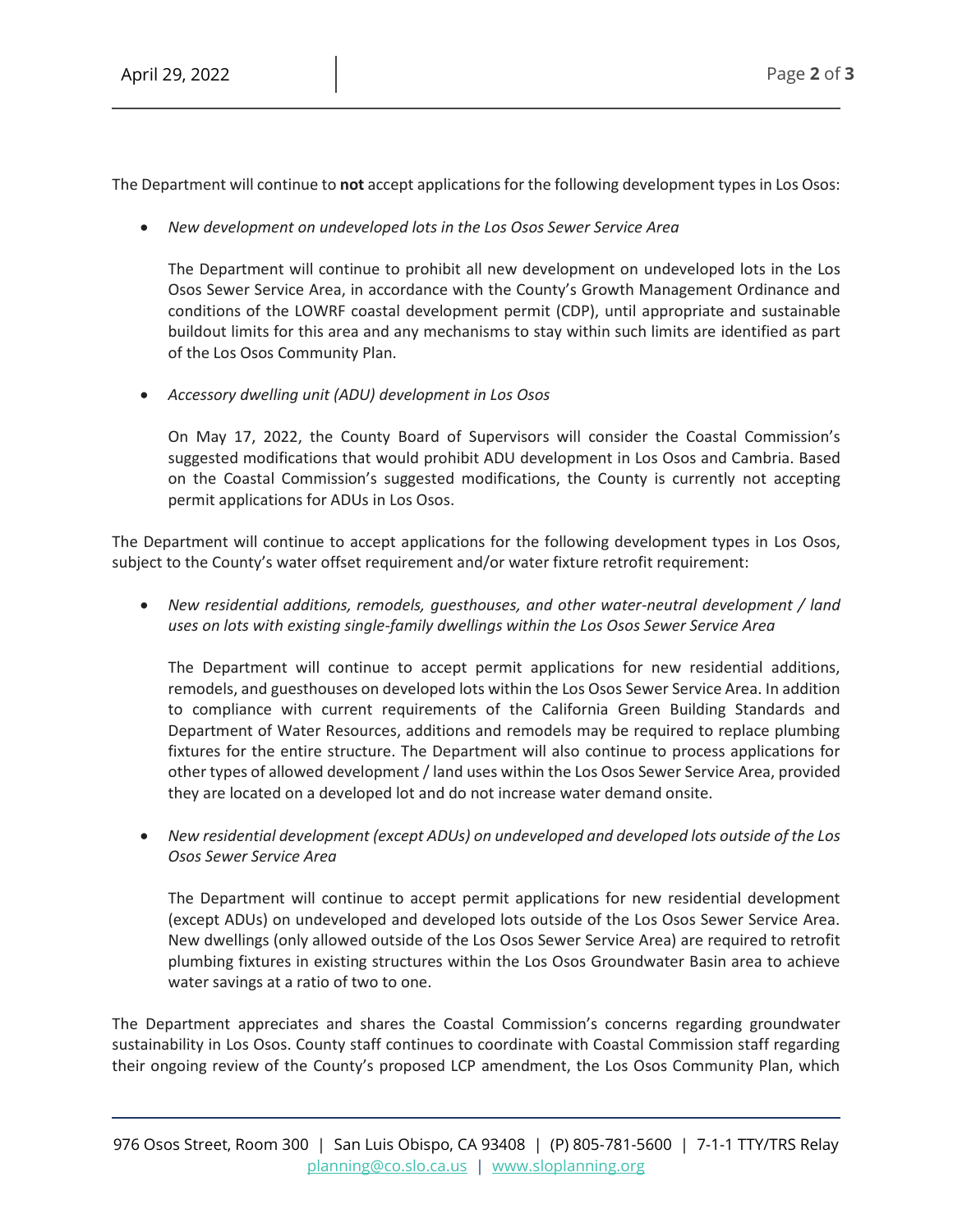proposes to (a) reduce potential buildout, (b) tie future buildout to infrastructure improvements, and (c) attempts to bring several regulatory layers into harmony for the long-term benefit of County residents and important coastal resources, including ongoing implementation of the Los Osos Groundwater Basin Plan and oversight by the Basin Management Committee, obtaining final approval of and implementing the Los Osos Habitat Conservation Plan, and strengthening the County's water conservation program in Los Osos with updated retrofit calculations and remaining conservation capacity.

The Department will provide further public updates should there be any changes in permitting procedures in Los Osos, including after further review and coordination with Coastal Commission staff.

For questions regarding this memorandum, please contact Cory Hanh, Senior Planner, at [chanh@co.slo.ca.us](mailto:chanh@co.slo.ca.us) or 805-781-5710.

#### Attachment:

1. California Coastal Commission Letter Regarding Development in Los Osos, dated April 19, 2022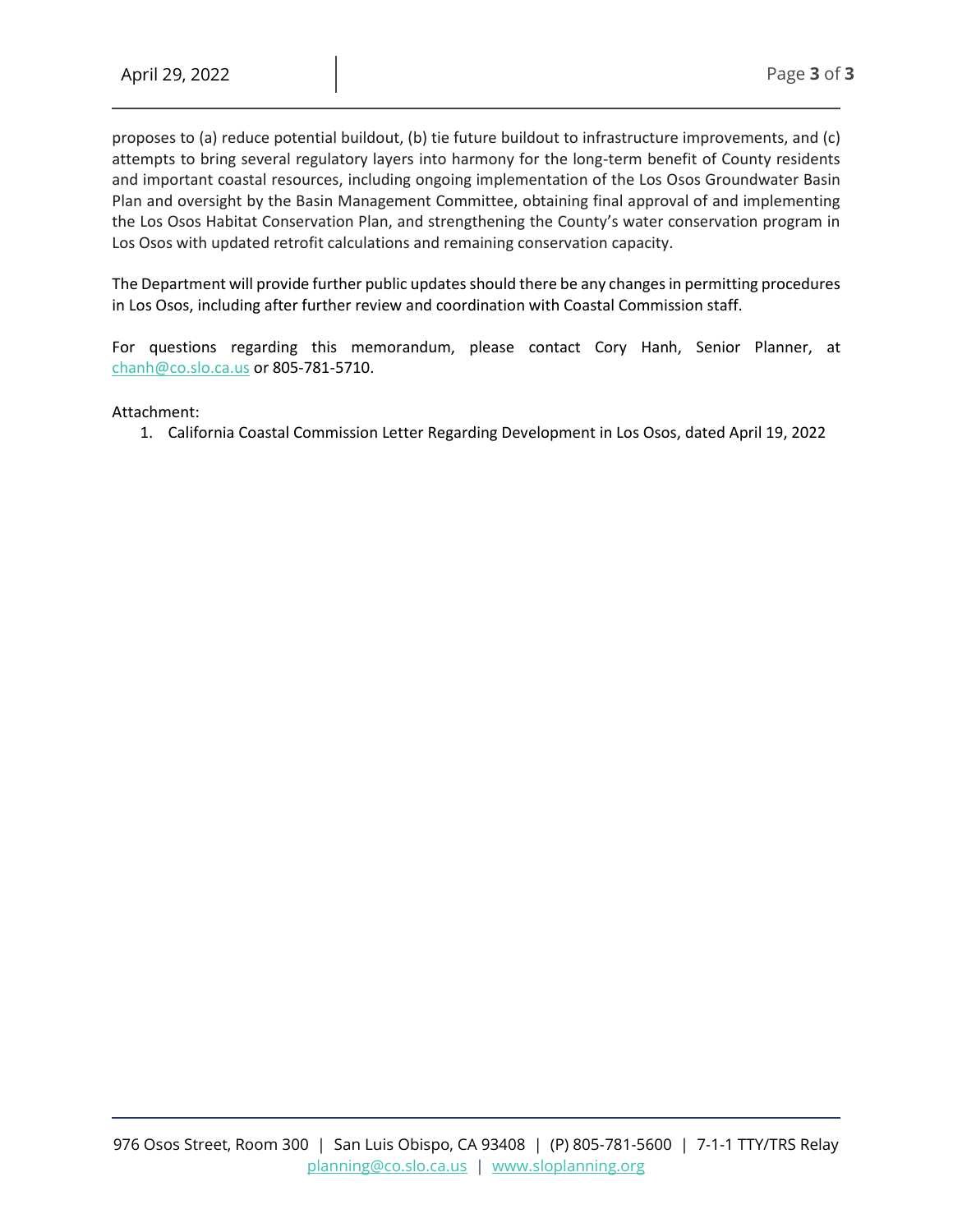# **CALIFORNIA COASTAL COMMISSION**

CENTRAL COAST DISTRICT 725 FRONT STREET, SUITE 300 SANTA CRUZ, CA 95060 PHONE: (831) 427-4863 FAX: (831) 427-4877 WEB: WWW.COASTAL.CA.GOV



**April 19, 2022**

Trevor Keith, Director San Luis Obispo County Department of Planning and Building 976 Osos Street, Room 200 San Luis Obispo, CA 93408

## Subject: **New Development in Los Osos**

Dear Mr. Keith:

The purpose of this letter is to highlight issues of mutual concern as they relate to proposed development in the community of Los Osos. As the County is well aware, including from the County's designation of an LCP Resource Management System Alert Level III for water supply (i.e., where demand exceeds existing supply, and still does) and from the 2015 designation by the California Department of Water Resources of the Los Osos Valley Groundwater Basin as a high priority basin due to its "condition of critical overdraft", there is insufficient water supply to serve even existing development in Los Osos without coastal resource harm (including where an over-drafted groundwater basin can adversely impact sensitive natural resources such as wetlands and marshes, coastal streams and adjacent riparian areas, and marine habitats, as well as adversely impact coastal priority uses such as agriculture and lower-cost visitorserving development), let alone adding to it new water using development. In addition, much of Los Osos is considered environmentally sensitive habitat area (ESHA) by the LCP within which most development, including residential development, is prohibited. This alone trips up most all residential development in Los Osos at varying levels. And finally, the County's wastewater treatment plant is prohibited from providing wastewater service to anything but existing development (and not to new development on existing lots)<sup>1</sup> unless and until the Estero Area Plan is amended to "identify appropriate and sustainable buildout limits, and any appropriate mechanisms to stay within such limits, based on conclusive evidence indicating that adequate water is available to support development of such properties without adverse impacts to ground and surface waters, including wetlands and all related habitats" as required by the Commission in Special

<sup>1</sup> As we have previously noted, the County is prohibited by CDP A-3-SLO-09-055/069 from providing wastewater services to new development on vacant lots, and that prohibition extends to intensifications of use. Specifically, the Commission has found that the CDP's prohibition on new wastewater service does not only apply to new development on completely vacant parcels, but also to projects that include significant intensifications of use and significant expansions on already-developed properties. The Commission has verified this understanding in multiple Los Osos appeal cases (see adopted findings for A-3-SLO-19-0180 (Shear Development LLC SFDs), A-3-SLO-21-0005 (Kimbell Second Unit), A-3-SLO-21-0004 (Wise Second Unit), A-3-SLO-21-0007 (Bodine Second Unit), and A-3-SLO-21-0008 (Robertson Second Unit). In short, the County is prohibited by the CDP from providing wastewater services to such development, including intensifications of use, and if the County were to provide such services, the County would be in violation of that CDP and subject to potential Commission enforcement action.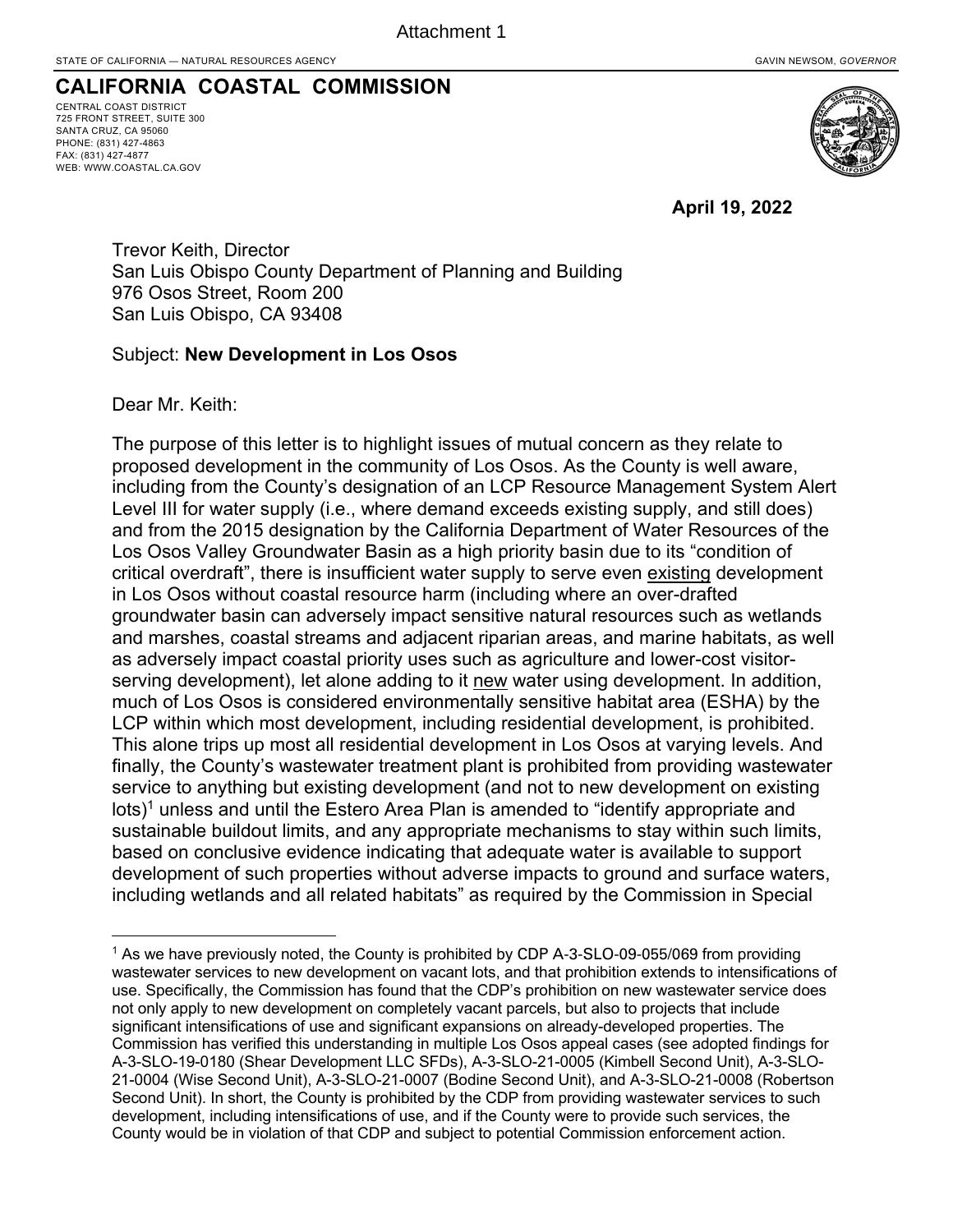Condition 6 of CDP A-3-SLO-09-055/069. We are currently reviewing the Los Osos Community Plan that the County has submitted for this purpose and hope to bring that to hearing and Commission action by this summer. In the meantime, and with the goal of avoiding any additional appeals of County CDP actions in Los Osos and ultimately better protecting the Los Osos Groundwater Basin and related resources, we have the following observations and suggestions for the County.

First, please do not accept any CDP applications for filing that cannot demonstrate that they have legal access to both a sustainable water source and wastewater treatment services. To be clear, such applications should not be accepted for review unless and until such water and wastewater is available for use, as availability of these public services reflects a fundamental prerequisite for considering proposed development and must be considered at the filing stage. On this point, we do not believe that a will serve from a local water purveyor satisfies LCP and CDP requirements, including as the LCP finding that is required on this point is not for water purveyors to make, rather it is the County's independent responsibility. To this point, recent Commission's adopted findings on this issue state: $2$ 

*The County, as the initial CDP decision-making body for CDP applications that include new water use in Cambria [same as Los Osos], needs to consider these perhaps inconvenient facts, and stop approving or even considering such projects unless and until measurable steps are taken that improve water supply issues in Cambria [same as Los Osos]. The County should not be even accepting applications for development in Cambria [same as Los Osos] that cannot show evidence of an adequate water supply. A will-serve letter does not provide such evidence, and the County under the LCP is required to make its own finding that an adequate water supply is available to serve a proposed development, and cannot abrogate that responsibility to the CCSD [or here in*  Los Osos to any of the water purveyors]. The County is giving applicants a sense *of 'false hope' when it does, and is doing a disservice to these applicants and the broader community. It is also leading to a significant number of appeals to, and subsequent CDP denials by, the Commission, each of which require an expenditure of scarce public resources to process.*

Unless development can meet the water and wastewater tests above, please do not make any CDP decisions where water supply, wastewater access, and ESHA are issues unless and until the LCP's Estero Area Plan is updated (via the pending Los Osos Community Plan) and those changes are certified by the Coastal Commission. Importantly, those LCP changes are at their core required to provide direction on sustainable growth and buildout in Los Osos as it is affected by these constraints, and it is not appropriate to be making CDP decisions that aren't based in that sort of assessment. As is, Los Osos-area water purveyors are raising their own questions about the sustainability of the Los Osos Groundwater Basin to serve development, and sustainable buildout has not been determined and certified into the LCP, including as it relates to ESHA (and the USFWS Habitat Conservation Plan that is currently in draft

<sup>2</sup> See adopted Commission findings at https://documents.coastal.ca.gov/reports/2022/3/F15b/F15b-3- 2022-report.pdf.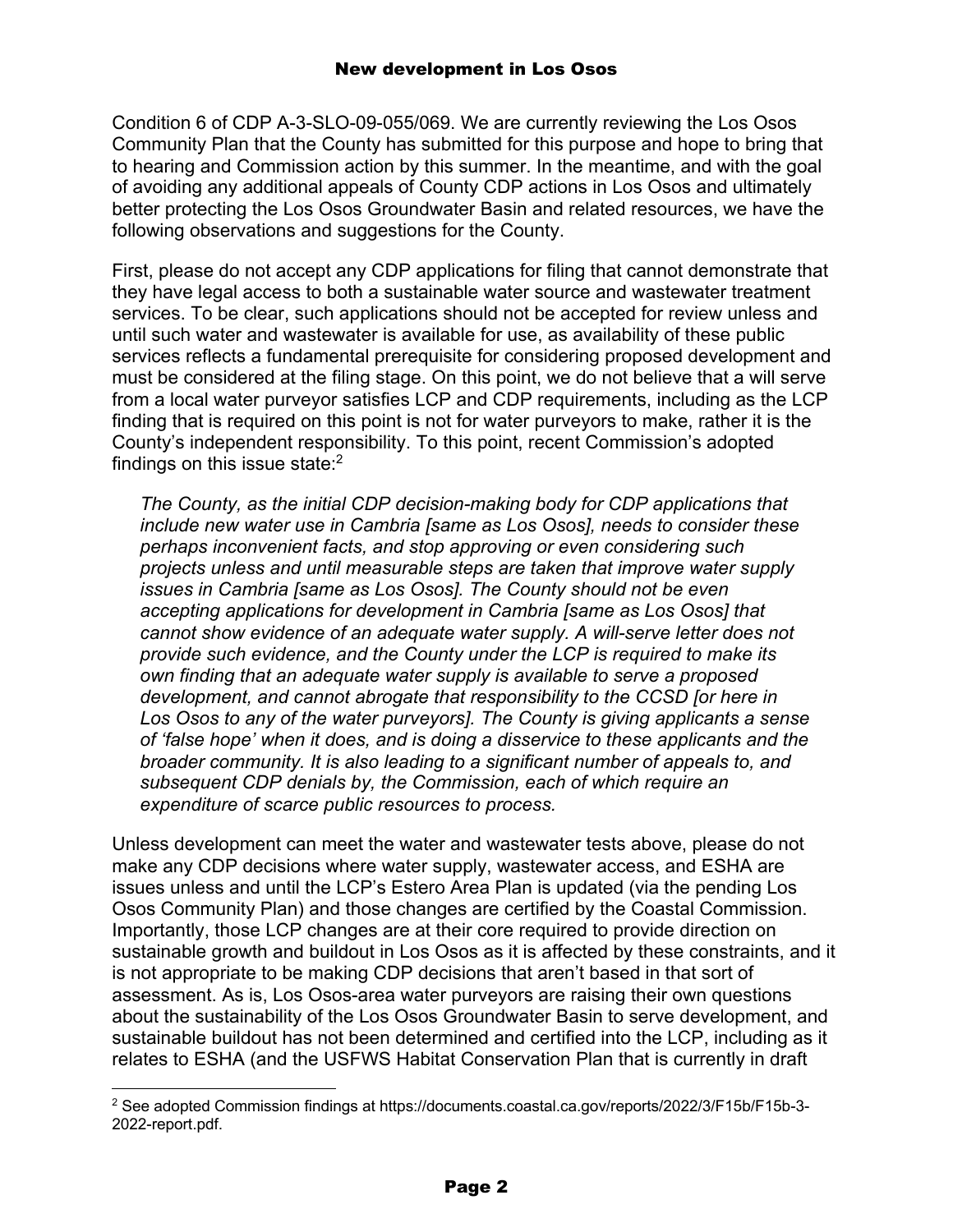form and still under development). In fact, the Commission has repeatedly determined that LCP consistency cannot be found for any new water using development in Los Osos at the current time, irrespective of any will-serve letter, finding most recently that:<sup>3</sup>

*…the LCP includes a series of provisions which require adequate water and wastewater services for new development, yet the community still does not have an adequate water supply at this time, including as evidenced by the Los Osos Basin Plan 2020 report. Until and unless there is conclusive evidence that adequate water services exist, public services remain a constraint to new development in Los Osos under the LCP.*

On this point we would note that in the last few years there have been ten appeals to the Coastal Commission of County CDP approvals for new residential projects in Los Osos. Of those appeals, the Commission took jurisdiction over the CDP applications for five of them (and denied one such application thus far) and five others withdrew their CDP applications after appeal, all for issues having to do with the water supply, wastewater service, and ESHA issues described above. We do not believe it is good planning or good public policy for the County to continue to take in and process CDP applications for projects that lead to an increase in water use on a site, and/or that require County wastewater services that cannot be provided, especially when the outcome is appeal to the Commission. This is exactly the sort of 'false hope' that the Commission alludes to in its findings quoted above. We believe that some certainty on these issues will be coming when the Commission considers the County's proposed Los Osos Community Plan in the near term, and that it is appropriate to wait for that outcome.

In order to provide as much clarity as possible in the meantime, please note that we consider guesthouses, hotel/motel expansions, and large use/structural intensifications associated with existing development to constitute such "new water-using" development. Unless and until conclusive evidence is provided showing that these types of development do not lead to an increase in water use on a given site, we believe that the precautionary principle should be applied, and that CDP applications for such development should not be accepted (because they cannot demonstrate the availability of an adequate and sustainable water source). At the same time we believe that it is likely that small home additions and renovations are not likely to increase water use on a property. Toward this end, we would suggest that an important threshold concept to be applied to the latter such CDP applications is to require applicants to demonstrate, with actual evidence, that the development they propose will not lead to an increase in water use at the site in question.<sup>4</sup> Such an evaluation demands water-use data and

 $3$  See recent adopted Commission findings for an appeal of a County CDP decision in Los Osos from November 17, 2021 at https://documents.coastal.ca.gov/reports/2021/11/W14a/w14a-11-2021-report.pdf.

<sup>4</sup> To be clear, this is different than trying to demonstrate that one can 'back out" or "offset" new water use through some sort of offsite mechanisms, and rather is focused on ensuring that the development in question, by itself, will not lead to the need for additional water use at a site.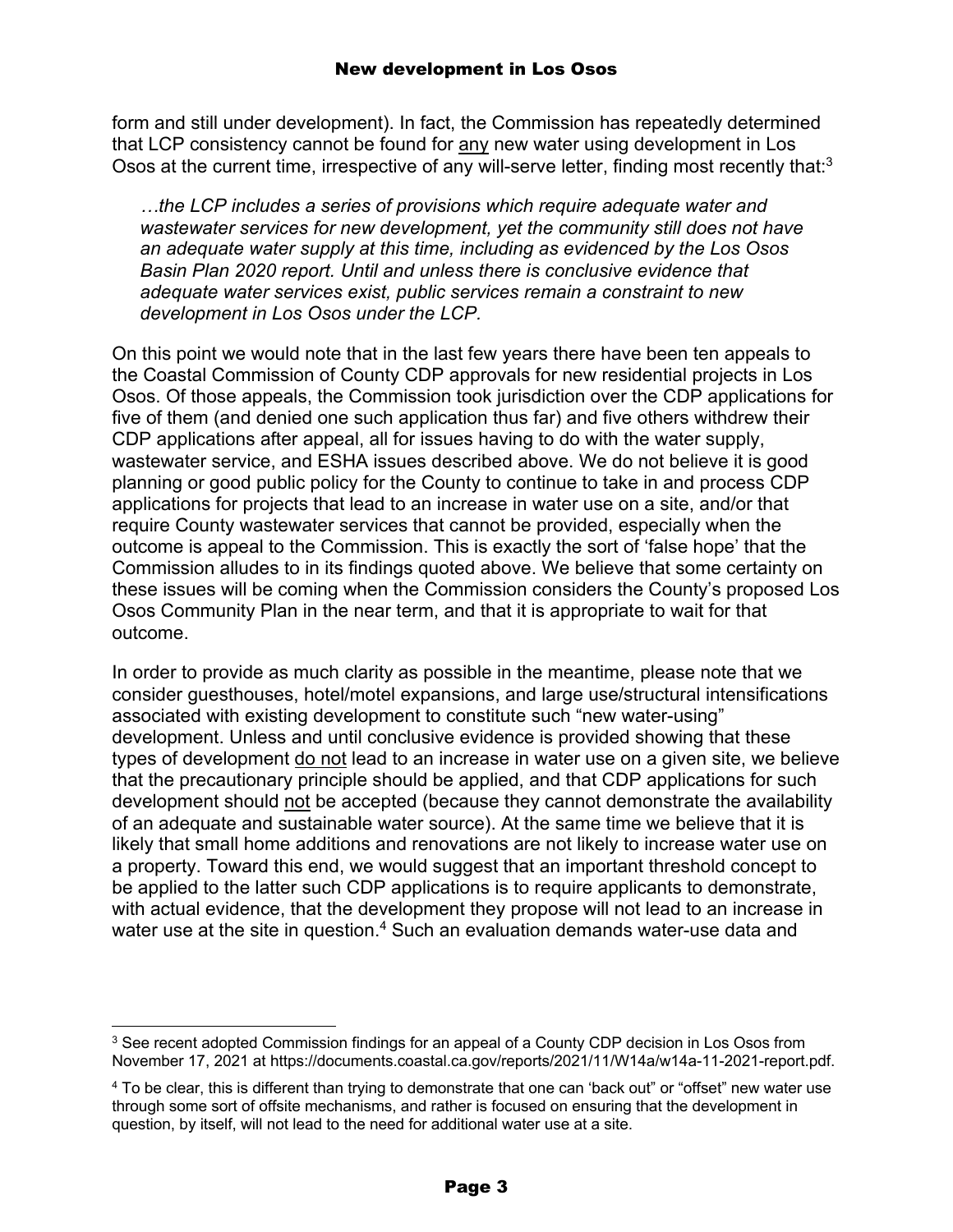evidence to support any conclusions drawn, and it will be important to collect such information before any applications are filed.<sup>5</sup>

In sum, in our view brand new water-using development (such as a new single-family dwelling or an ADU) cannot meet LCP water supply tests, and CDP applications for such development should not be accepted for processing nor approved. Similarly, CDP applications for development that increases water use on a site (including explicitly guesthouses, hotel/motel expansions, and large use/structural intensifications (at least until a body of evidence is provided to demonstrate that such development does not actually lead to additional water use on such sites)) should also not be accepted for processing nor approved for similar reasons. We would expect that any County approvals of CDPs for such development are likely to be appealed to the Commission, which would likely lead to the Commission taking CDP jurisdiction or denying such applications, based on past recent cases. And finally, any CDP applications for other development needs to clearly demonstrate that such development will not lead to increased water use on the site in the manner described above. In sum, our intent with these observations is not to suggest that no CDP applications for development in Los Osos be accepted; rather, with respect to water, and in the interim as more communityscale water supply improvements are pursued, we believe it is important that proposed new development (whether on vacant or developed lots) does not exacerbate water supply-related problems.

Further, and with all due respect, please be advised that the terms and conditions of Commission-issued CDPs are enforceable. The County needs to take its continuing obligations, commitments and requirements from CDP A-3-SLO-09-055/069 more seriously. The Commission has thus far exercised restraint as it has tried to work with the County as it relates to cases where the County has committed to providing wastewater service to new development when to do so is prohibited by the CDP. However, the ten recent aforementioned appeals where this is and was an issue makes it clear that there is a pattern of disregard as pertains to the requirements of CDP A-3- SLO-09-055/069. Moreover, the County was previously informed of these issues in a letter to Mark Hutchinson dated August 3, 2017 (enclosed). Thus, it appears that the County's disregard of permit requirements is "knowing and intentional." Therefore, going forward, we will have to consider County intent to serve in such cases, including approval of CDPs for projects that require such wastewater service from the County, to be knowing and intentional violations of the CDP, to which the Coastal Act's enforcement provisions could be applied. If there are any questions of CDP interpretation in that regard, the County is advised to discuss such issues with our staff well before taking action that would provide such wastewater services.

In conclusion, it is clear to us that the constraints to development in Los Osos require an honest assessment of the ways in which such development can and cannot be sustainably accommodated in terms of water supply, wastewater service, and ESHA.

<sup>5</sup> And, where the evidence provided demonstrates that the development will not lead to new water use on a site, pre- and post-monitoring reports for water use on the site should also be considered as a condition of approval, and if the development results in an increase in water use on-site, mitigation measures to bring water use on the site to the pre-development level should also be implemented.